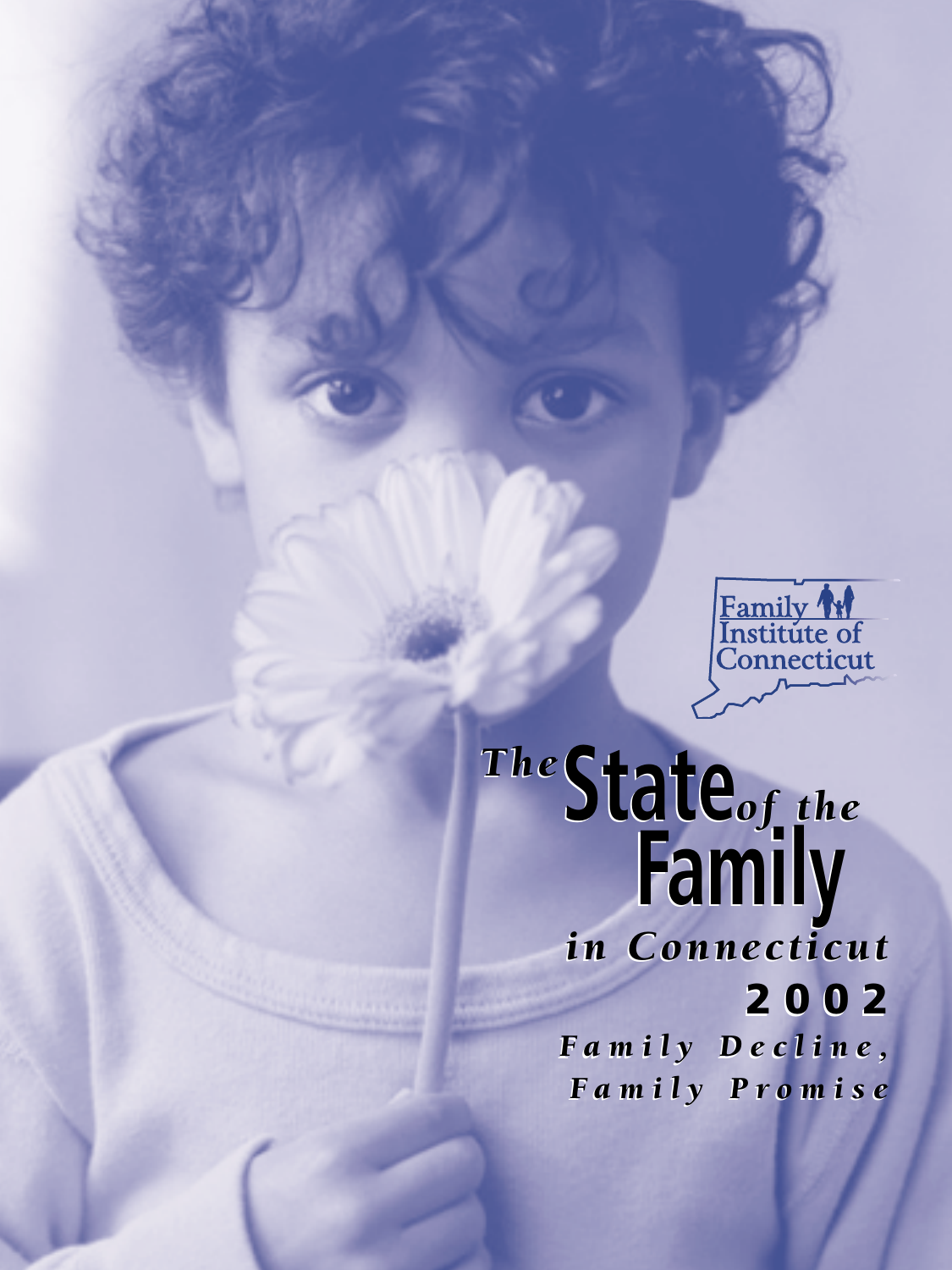# *The***State***of the* **Family**

*in Connecticut*  **2002** *Family Decline, Family Promise*



77 Buckingham Street Hartford, CT 06106 **(877) 33-FAMILY** *(Toll-Free in CT)* **(860) 548-0066** *(Outside CT)* **(860) 548-9545** *(Fax) info@ctfamily.org (e-mail) www.ctfamily.org (Web Site)*

> Brian S. Brown *Executive Director*

Kenneth Von Kohorn *Chairman*

*Nothing herein should be construed as an effort to aid or hinder the passage of any specific legislation.*

Copyright © February 2002 Family Institute of Connecticut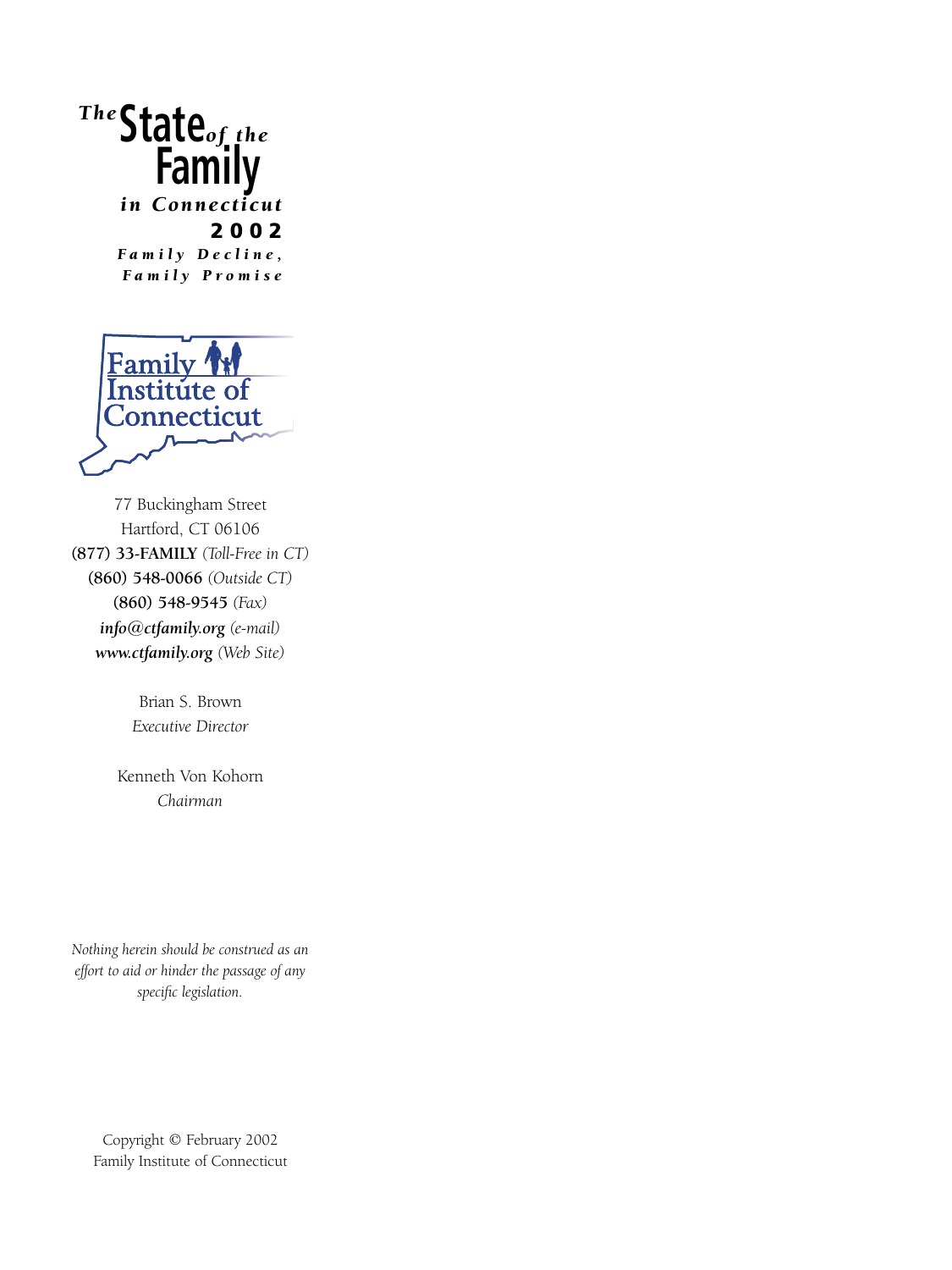## *Table of Contents*

|                                                                                                                                                                                                                                    | page |
|------------------------------------------------------------------------------------------------------------------------------------------------------------------------------------------------------------------------------------|------|
| I. A Message from the Executive Director                                                                                                                                                                                           | 2    |
| II. Executive Summary                                                                                                                                                                                                              | 4    |
| III. The Social Benefits of Traditional Families                                                                                                                                                                                   | 7    |
| IV. The Decline and Promise of Traditional Families<br>Father-Absence in Connecticut<br>Births to Unmarried Mothers in Connecticut<br>Divorce in Connecticut                                                                       | 13   |
| V. The Social Costs of Family Decline<br>Total Crime in Connecticut<br>Violent Crime in Connecticut<br>Murders in Connecticut<br>Prison Population of Connecticut<br>Juvenile Crime in Connecticut<br>Child Poverty in Connecticut | 23   |
| VI. The Need to Strengthen Traditional Families                                                                                                                                                                                    | 32   |
| Guiding Principles for Strengthening Traditional Families                                                                                                                                                                          | 33   |
| The Urgent Need for Public Policies to Strengthen Traditional Families                                                                                                                                                             | 36   |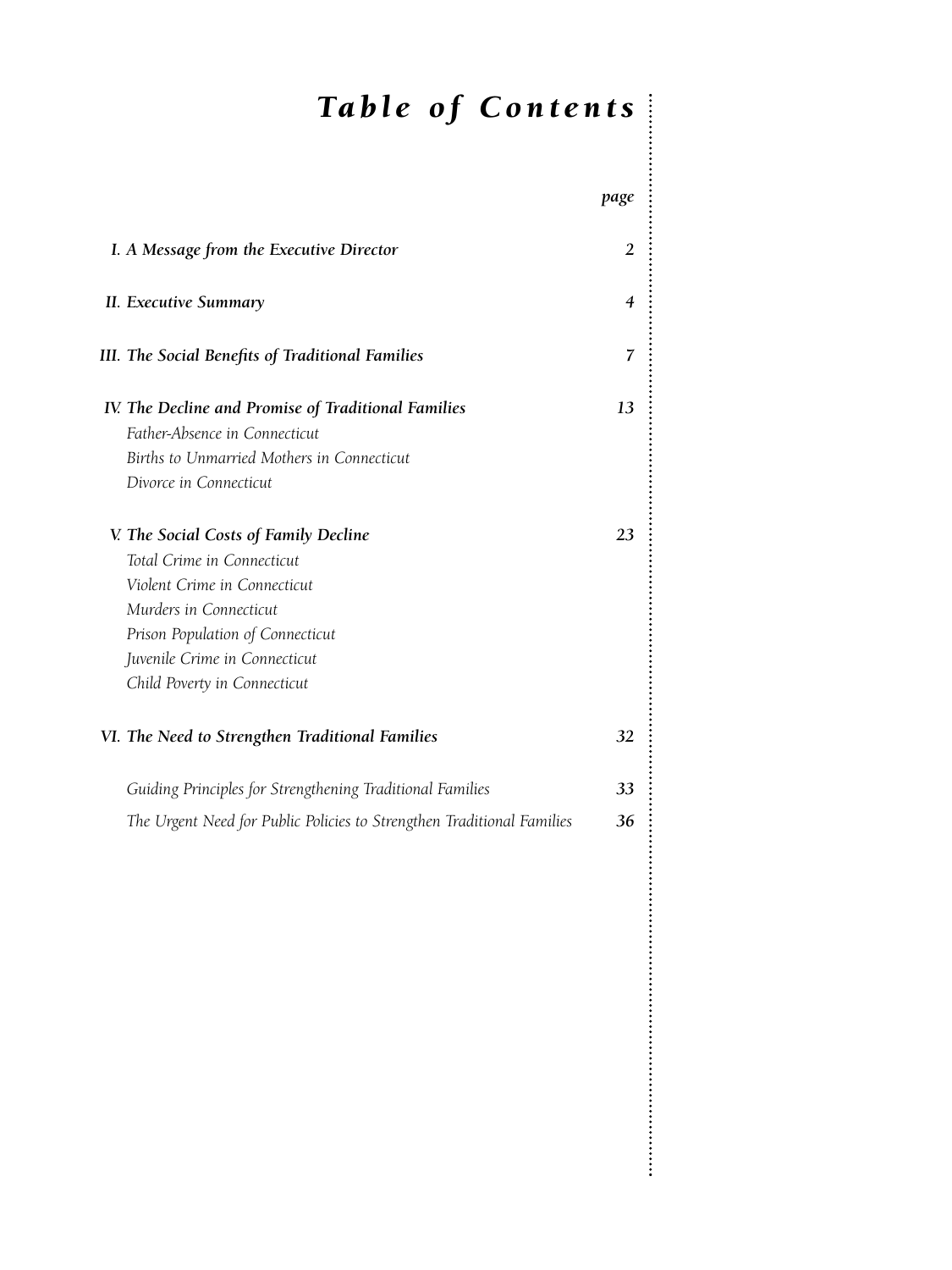## *A Message from the IExecutive Director*



*T*he decline of the two-parent traditional family over the last forty years is one of the most significant social transformations in world history. Connecticut and the nation as a whole have seen the traditional fabric of social order torn asunder by high rates of divorce, fatherlessness, and other social pathologies. We cannot say that we were never warned. Prophetic voices in defense of the family's crucial importance have been raised in many quarters, from Daniel Patrick Moynihan to William Bennett.

Today, the overwhelming mass of social science evidence makes clear that this decline in family life has had profound

social costs. From crime rates to juvenile drug abuse, the correlations between a broken home and a broken society are clear. In fact, very little debate is left in social science quarters over the dire effects of family decline.

So what are we to do? It is easy to bemoan the breakup of the family, but much more difficult to answer how we are to address it. At the Family Institute of Connecticut, we believe that clear steps must be taken to encourage and strengthen our families, based upon the overwhelming evidence of social science, common sense, and traditional values.

The most important first step is to simply know where we are. What is the current state of the family in Connecticut? How have families changed in our state over the last 40 years?

*The State of the Family Report in Connecticut, 2002* seeks to answer these questions by providing the latest data on a number of important measures of family health in our state. Given the obvious magnitude of the problem, it is disturbing that this information has not already been widely disseminated to the public.

Second, we must know the effects of these changes. Over the last 15 years, social scientists have come to an unusual consensus that the breakup of the family has had lasting negative consequences on our society. As we show in this report, the lack of an intact two-parent family increases the chances of crime, poverty, drug abuse and a wide array of other social ills.

Finally, we must work toward rebuilding our families and a culture that can sustain them. "Traditional values" often come under attack by those who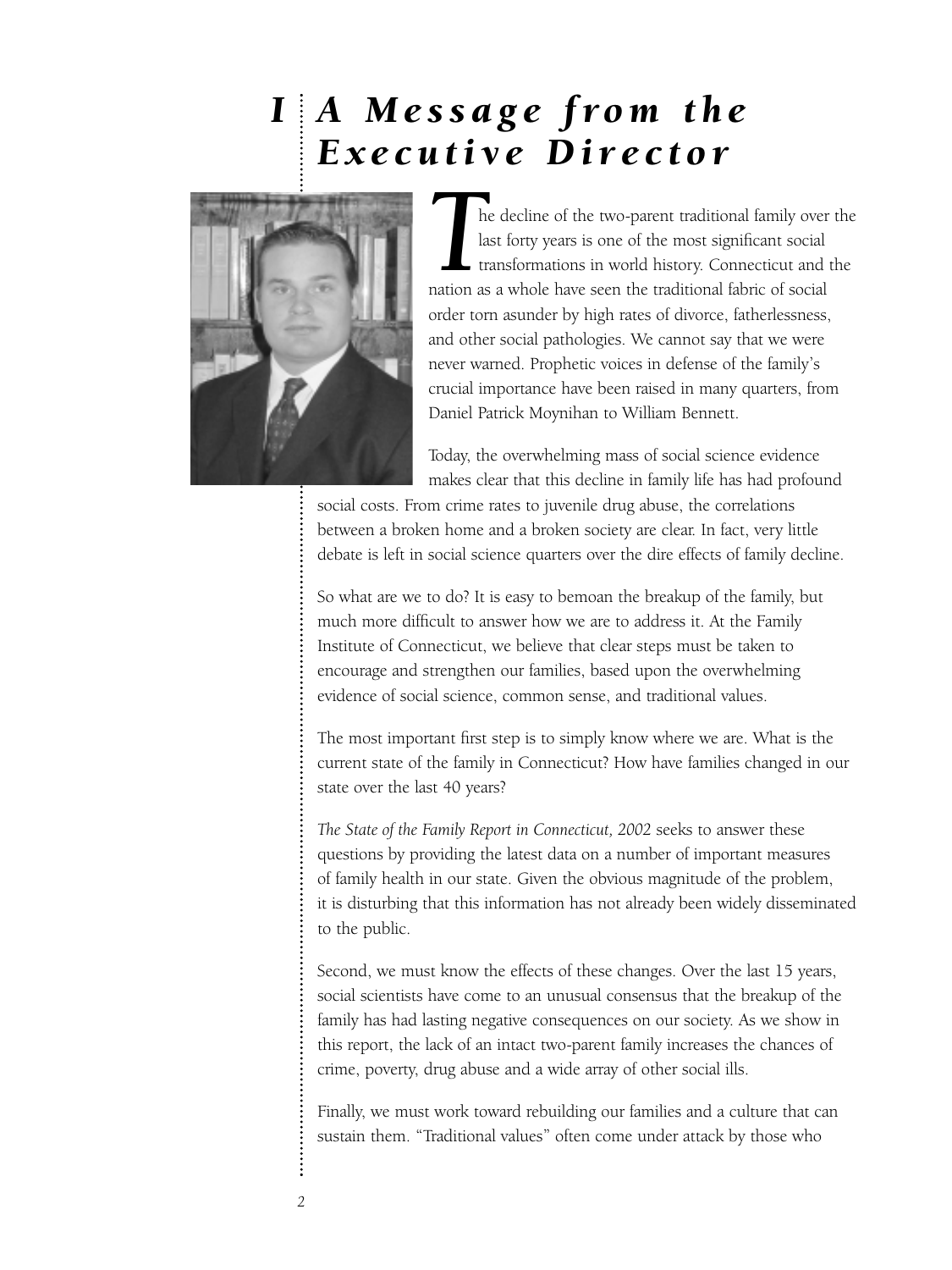believe that such notions are outdated or old-fashioned. Yet, as this report highlights, it is clear from the last 40 years that the traditional family is the basic building block of a good society—and a culture that fails to accept this fact does so to its own ruin.

The picture, however, is not wholly bleak. Over the last few years many traditional markers of family health have actually stabilized or improved. Family decline has not been uniform and direct, but has shown periods of intermittent improvement. We are currently in one of those periods of promise for the family. Whether we look at rates of divorce, teen pregnancy, or crime in the last decade, there are clear, though tentative signs of improvement for family life.

This should give hope to the growing number of Connecticut citizens who are convinced that something must be done to improve family life in our state. Today a growing movement throughout the country (of which the Family Institute of Connecticut is a part) is working toward using both cultural and political means to get the family back on track. Culturally, the so-called Marriage Movement is seeking to make marriages more stable and lasting by taking seriously the commitment that marriage entails. Communities across the nation have signed marriage agreements promising to strengthen their commitment to this most fundamental institution. A number of national and state politicians have begun to pay serious attention to the correlation between broken homes and broken societies and have focused both money and energy on supporting intact, two-parent families.

Connecticut has only begun to make this journey toward a serious societal commitment to marriage and the family. In the coming years, the Family Institute of Connecticut intends to move us forward in this journey through its research, education, and support. This *State of the Family Report* is a crucial first step to rebuilding a culture committed to intact families and the values that help them flourish.

Sincerely,

Brian S. Brown *Executive Director*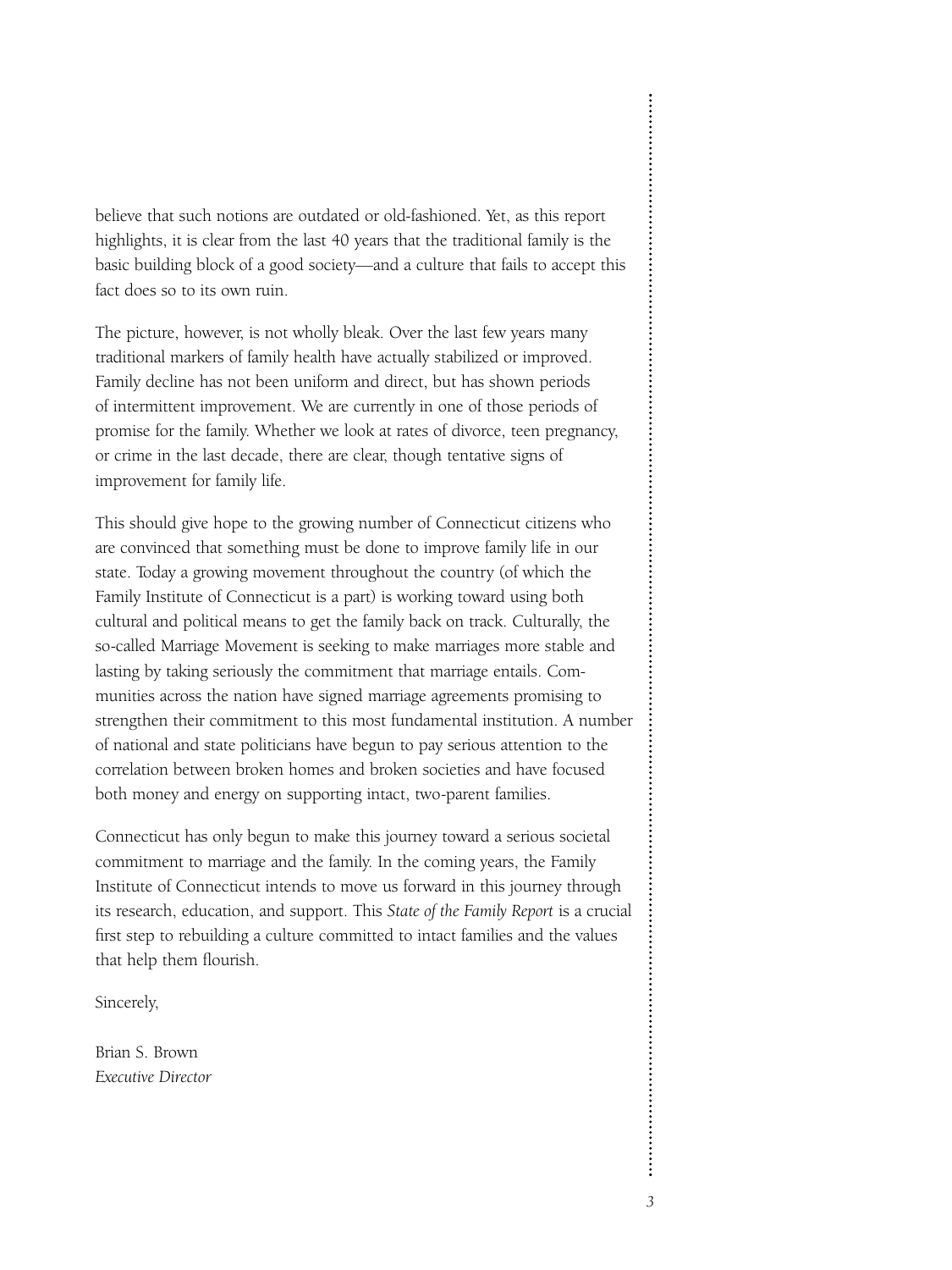# *Executive Summary I I*

## **TRADITIONAL FAMILIES ARE THE BEST FOR CHILDREN**

Although the debate over the relative merits of traditional families still rages in some sectors of society, most social scientists now acknowledge that the scholarly debate surrounding the issue of the family structure has ended. Social science data strongly indicate that traditional families provide the best environment in which to raise children. Indeed, the findings of numerous studies have produced a clear consensus among social scientists that children need both a mother and father in order to have the best chance of success in life. In short, these studies show that traditional families are the social equivalent of a balanced diet: they give children what they need to grow up to be healthy and productive adults.

## **TRADITIONAL FAMILIES ARE THE BEST FOR SOCIETY**

It should come as no surprise that the family structure which is best for children is also best for society as a whole. In fact, no other public or private social institution can compare with the tremendously positive impact that traditional families have on the society around them. As this report documents, a large body of social science data strongly indicates that traditional families produce all of the following social benefits:

- ✓ Lower total crime rates
- ✓ Lower rates of violent crime
- ✓ Lower rates of youth crime
- ✓ Lower rates of drug abuse by young people
- ✓ Lower rates of child poverty
- Healthier and more productive citizens

## **THE DECLINE AND PROMISE OF THE TRADITIONAL FAMILY**

A number of social trends have combined to produce a dramatic decline in the percentage of traditional families in Connecticut over the past three decades. After adjusting for changes in population, the charts in this report reveal:

- The divorce rate in Connecticut has more than tripled since 1960.
- The percentage of births to unmarried mothers has increased tenfold since 1960.

*Social science data strongly indicate that traditional families provide the best environment in which to raise children.*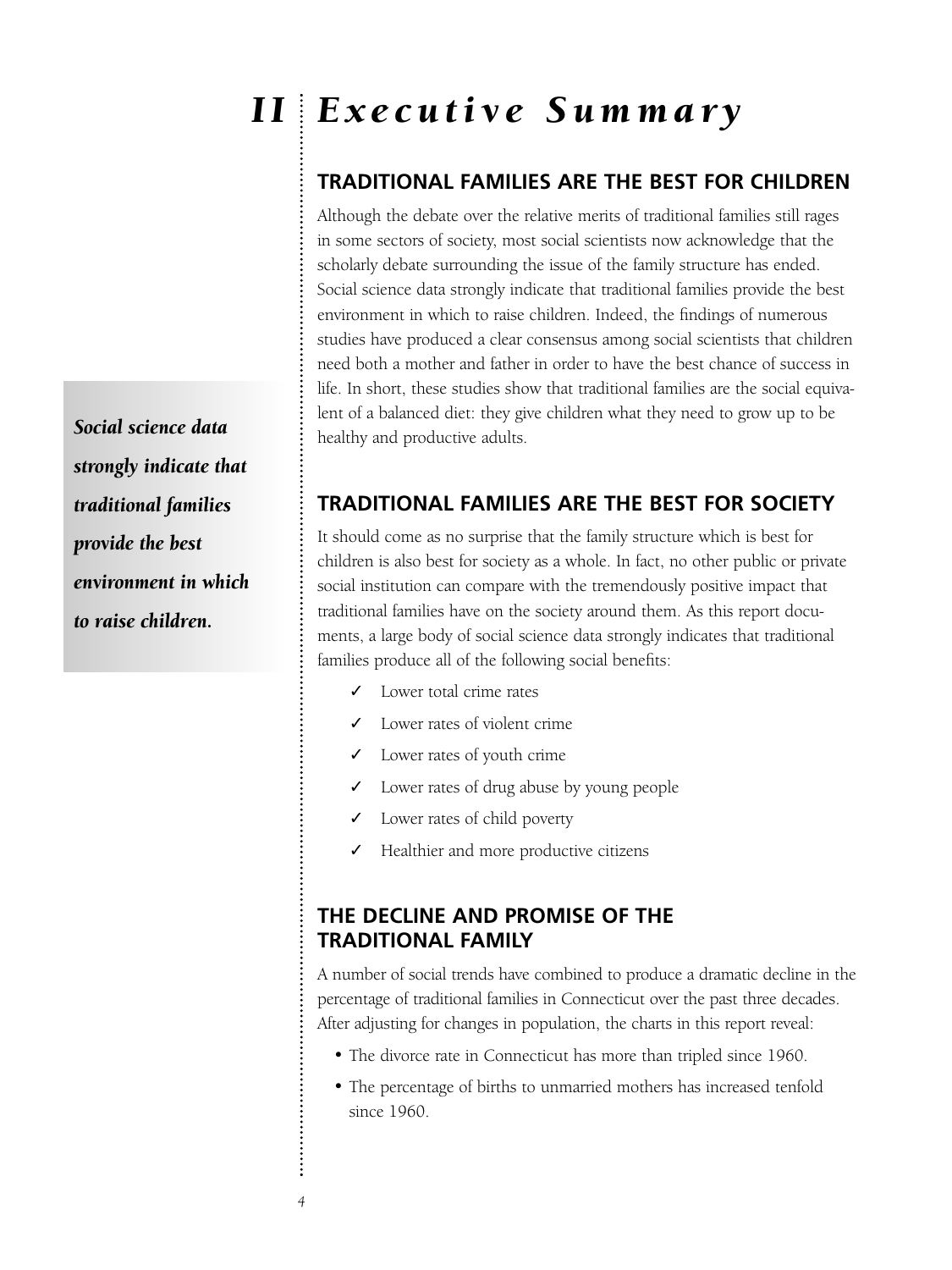- The percentage of fatherless families in Connecticut has almost quadrupled since 1960.
- Nationally, the number of cohabitating couples increased from 439,000 in 1960 to 4.24 million in 1998 — an almost tenfold increase.

In the last decade, however, we have seen some small improvements. Though these positives far from make up for the precipitous decline of the last forty years, they do show quite clearly that family decline is far from inevitable.

- The divorce rate in Connecticut has declined over 35% since its historic high point in 1979.
- The teen pregnancy rate in Connecticut has declined over 19% since its historic high in 1989.
- In the last 5 years the rate of increase of both out-of-wedlock births and fatherlessness has slowed.

We need to have a statewide commitment to furthering these improvements from the highest levels of government down to our own families.

## **THE SOCIAL COST OF FAMILY DECLINE**

Studies strongly suggest that there is a connection between the decline in the percentage of traditional families in Connecticut and the following disturbing statistics documented in this report:

- The total crime rate has more than doubled since 1960.
- The violent crime rate is more than 9 times higher than in 1960.
- The homicide rate has more than doubled since 1960
- The adult prison population has more than tripled since 1980.

Mirroring the cautious improvements in family life over the last few years, however, has been some good news on the crime front:

- The violent crime rate has decreased over 37% since its historic high point in 1990.
- The homicide rate has decreased 50% since its historic high in 1994.

These cautious improvements not only highlight the correlation between the state of our families and the state of our society, but they should encourage our state to understand that family decline is far from inevitable.

*The percentage of fatherless families in Connecticut has almost quadrupled since 1960.*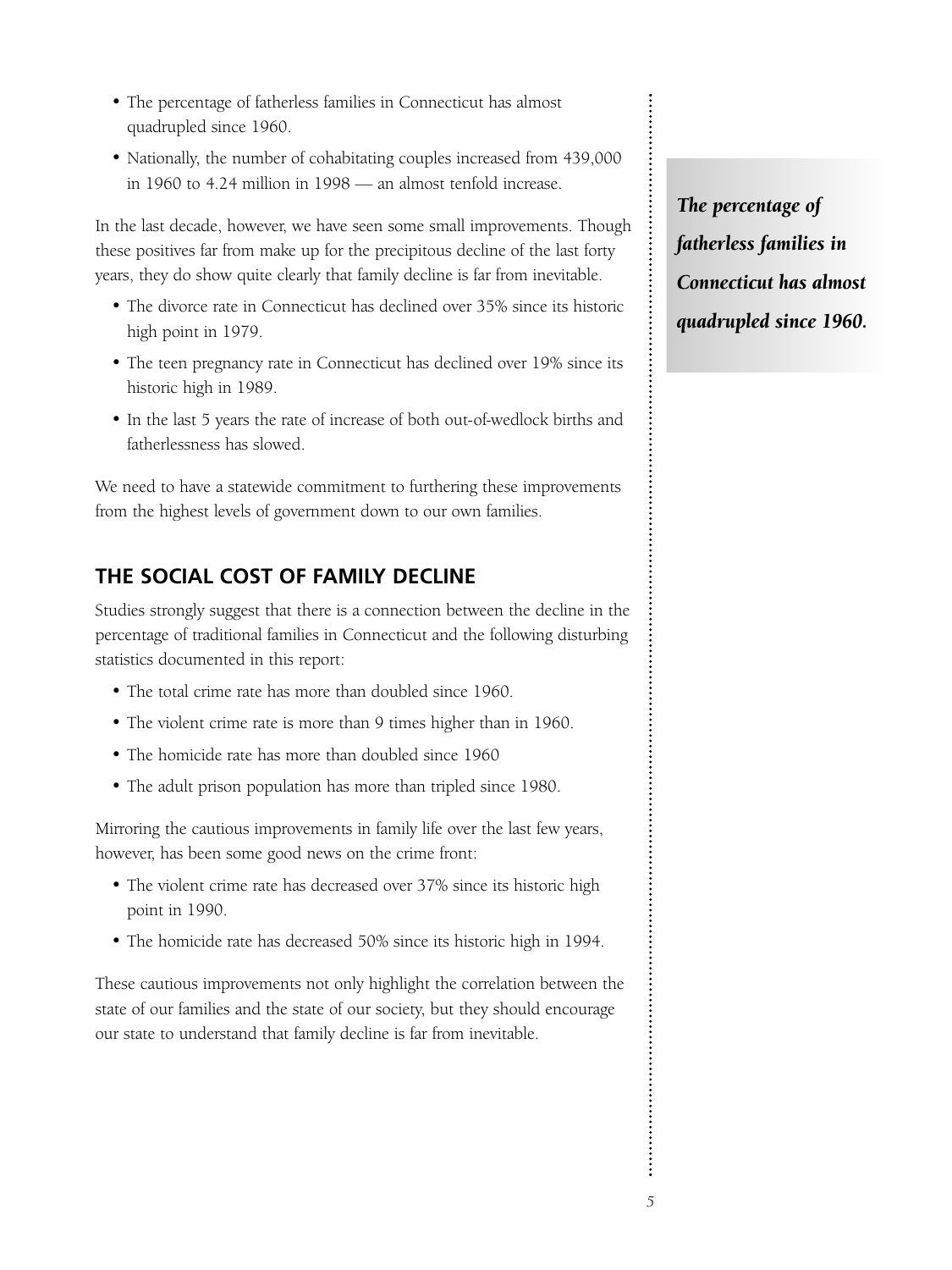*This report is intended… to encourage community leaders, business leaders and religious leaders to pursue reforms that will help to continue and increase the positive trends that have occurred over the last few years in Connecticut.*

## **STRENGTHENING TRADITIONAL FAMILIES: A BIPARTISAN GOAL**

Obviously, all sectors of society, including local communities, businesses and religious communities, have a critical role to play in the effort to build strong families in Connecticut. Nothing in this report is intended to imply that social reforms designed to strengthen families must come primarily or exclusively from the public sector. On the contrary, this report is intended, in large part, to encourage community leaders, business leaders and religious leaders to pursue reforms that will help to continue and increase the positive trends that have occurred over the last few years in Connecticut.

At the same time, in light of the grave social emergency posed by the decline in the percentage of traditional families, there is also an urgent need for a reorientation of public policy in the direction of legislation that is specifically designed to encourage and support traditional families in Connecticut. There is a great deal that state government can do to protect and strengthen families. If private businesses were failing at the same alarming rate at which traditional families are declining in Connecticut, public officials would mobilize to confront the economic emergency that such a development would present. But the tragic reality is that the decline in the percentage of intact families in Connecticut poses an even greater threat to the well-being of the state than the specter of widespread business failure.

As a result, public officials in Connecticut should recognize that they can best serve the public interest by actively encouraging and supporting the vital social institution of the two-parent family. In past periods of economic and military emergency, the full resources of the state government have been mobilized to confront grave threats to the security and prosperity of the state. In the same manner, public officials at every level of state government should do everything within their power to reverse the dynamic of family decline which is threatening to damage the fabric of our society beyond repair. To this end, state legislators and state government officials should undertake a bipartisan effort to pursue a wide range of public policies specifically designed to protect and strengthen traditional families in Connecticut.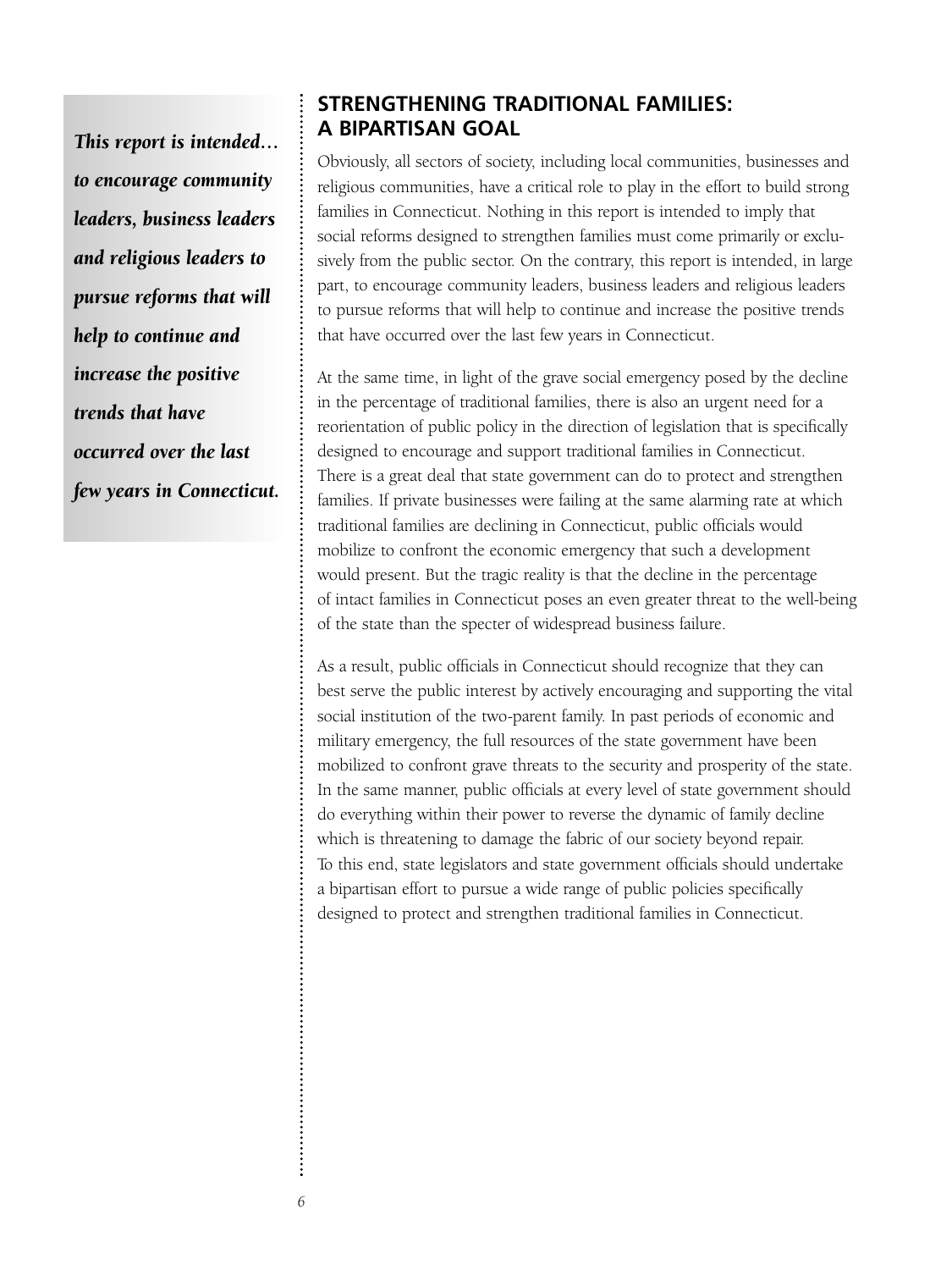## *The Social Benefits of III Traditional Families*

*If we were asked to design a system for making sure that children's basic needs were met, we would probably come up with something quite similar to the two-parent family idea...While we recognize that two-parent families frequently do not live up to this ideal in all respects, nevertheless we would expect children who grow up in two-parent families to be doing better, on average, than children who grow up with one parent.*

> Sara S. McLanahan and Gary Sandefur, *Growing Up With a Single Parent: What Hurts, What Helps* (Cambridge: Harvard University Press, 1994), 38.

Imagine a government agency capable of significantly reducing child<br>poverty in Connecticut. Imagine an educational program able to lower<br>crime rates by dramatically reducing the number of young people who<br>enter the crimina magine a government agency capable of significantly reducing child poverty in Connecticut. Imagine an educational program able to lower  $\mathsf{\mathsf{L}}$  crime rates by dramatically reducing the number of young people who the power to significantly reduce the need to spend large amounts of public money on massive social welfare programs. All would be welcomed by public officials and celebrated by the media for their positive impact on society.

A large body of social science research indicates that traditional families provide all of these social benefits. Indeed, no other public or private social institution can compare with the tremendously positive impact that intact families have upon the society around them. Although not all children in America are raised with a mother and father in the home, this report focuses on the social benefits of intact, traditional families for two important and related reasons. First, traditional families are by far the best environment in which to raise children. Second, traditional families provide the family configuration which is best for society as a whole.

*…no other public or private social institution can compare with the tremendously positive impact that intact families have upon the society around them.*

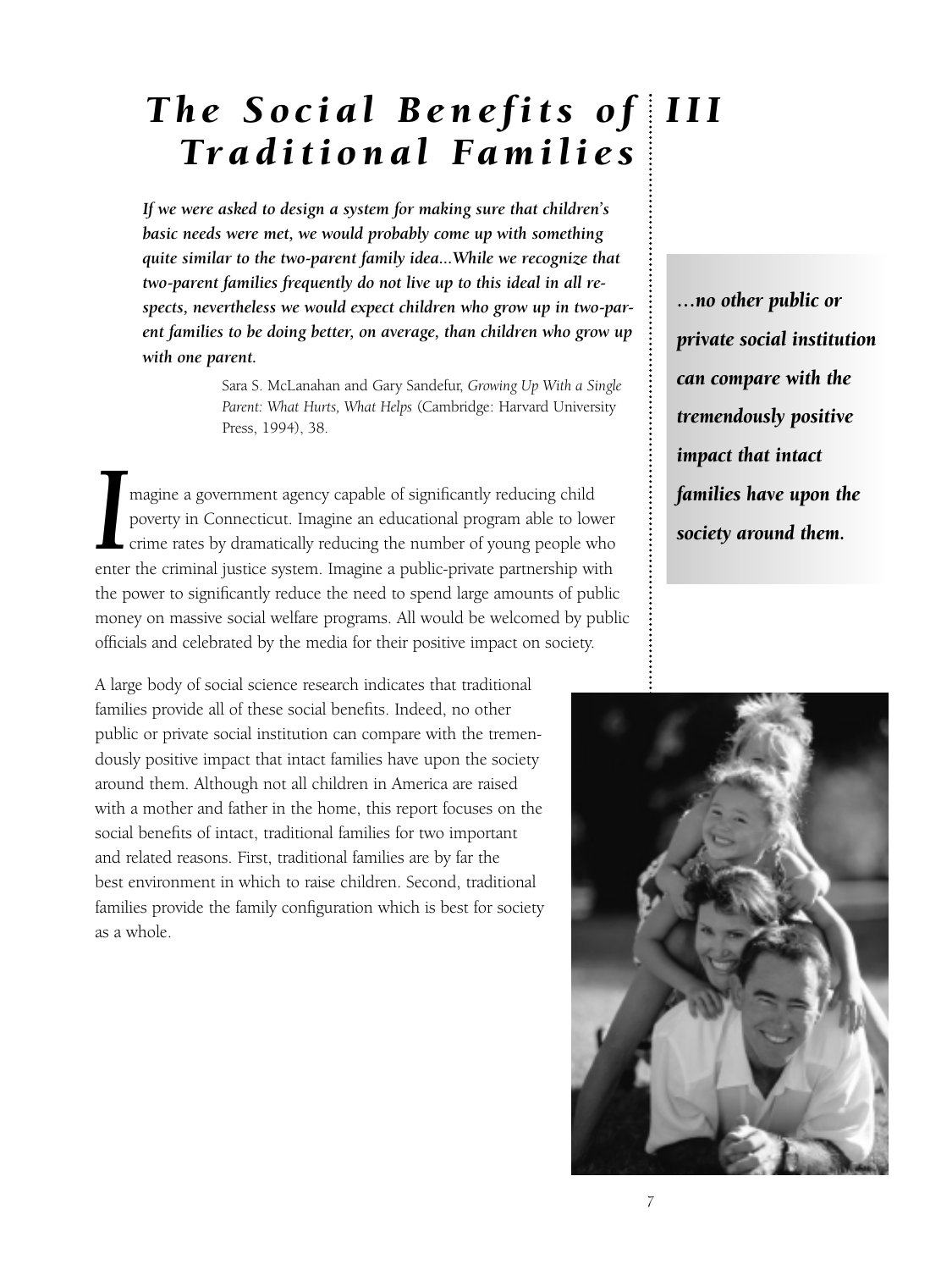*…families produce all of the following social benefits: lower total crime rates, lower rates of violent crime, lower rates of youth crime, lower rates of drug abuse by young people, lower rates of child poverty, and healthier and more productive citizens.*

## **TRADITIONAL FAMILIES ARE BEST FOR BOTH CHILDREN AND SOCIETY**

Empirical data strongly indicate that traditional families provide the best environment in which to raise children. Although the informal debate over the relative merits of traditional families still rages in some sectors of society, most social scientists now acknowledge that the scholarly debate surrounding the issue of family structure has ended. The cumulative weight of the empirical data which supports the conclusion that traditional families provide the best environment for children is overwhelming. Indeed, the debate on the issue of the family structure has been resolved so conclusively in favor of traditional families that David Popenoe, Social Sciences Dean at Rutgers University, has stated:

*I know of few other bodies of data in which the weight of evidence is so decisively on one side of the issue: on the whole, for children, two-parent families are preferable... If our prevailing views on family structure hinged solely on scholarly evidence, the current debate would never have arisen in the first place.*

> Dr. David Popenoe, "The Controversial Truth: Two Parent Families Are Better," *The New York Times* (1992).

It should come as no surprise that the family configuration which is best for children is also best for modern industrial society as a whole. As this report documents, social science data strongly indicate that intact families produce all of the following social benefits: lower total crime rates, lower rates of violent crime, lower rates of youth crime, lower rates of drug abuse by young people, lower rates of child poverty, and healthier and more productive citizens.

## **CHILDREN DO BEST WITH BOTH A MOM AND A DAD**

How important is it for a child to have both a mother and a father in the home? After examining over one hundred studies that speak to this subject, we conclude that it is very important. In fact, it is so important that parents considering divorce should take a step back to examine whether separating, though tempting in the short run, is truly in the best interests of their children.

The studies we examined covered children being raised with either a natural mother or a natural father, but not both. Here are a few of the representative findings:

### • *Delinquency*

In a study at the University of Pittsburgh, researchers followed the behavior over three years of the "30 percent most disruptive children in kindergarten from low socioeconomic neighborhoods." Among those who were rated as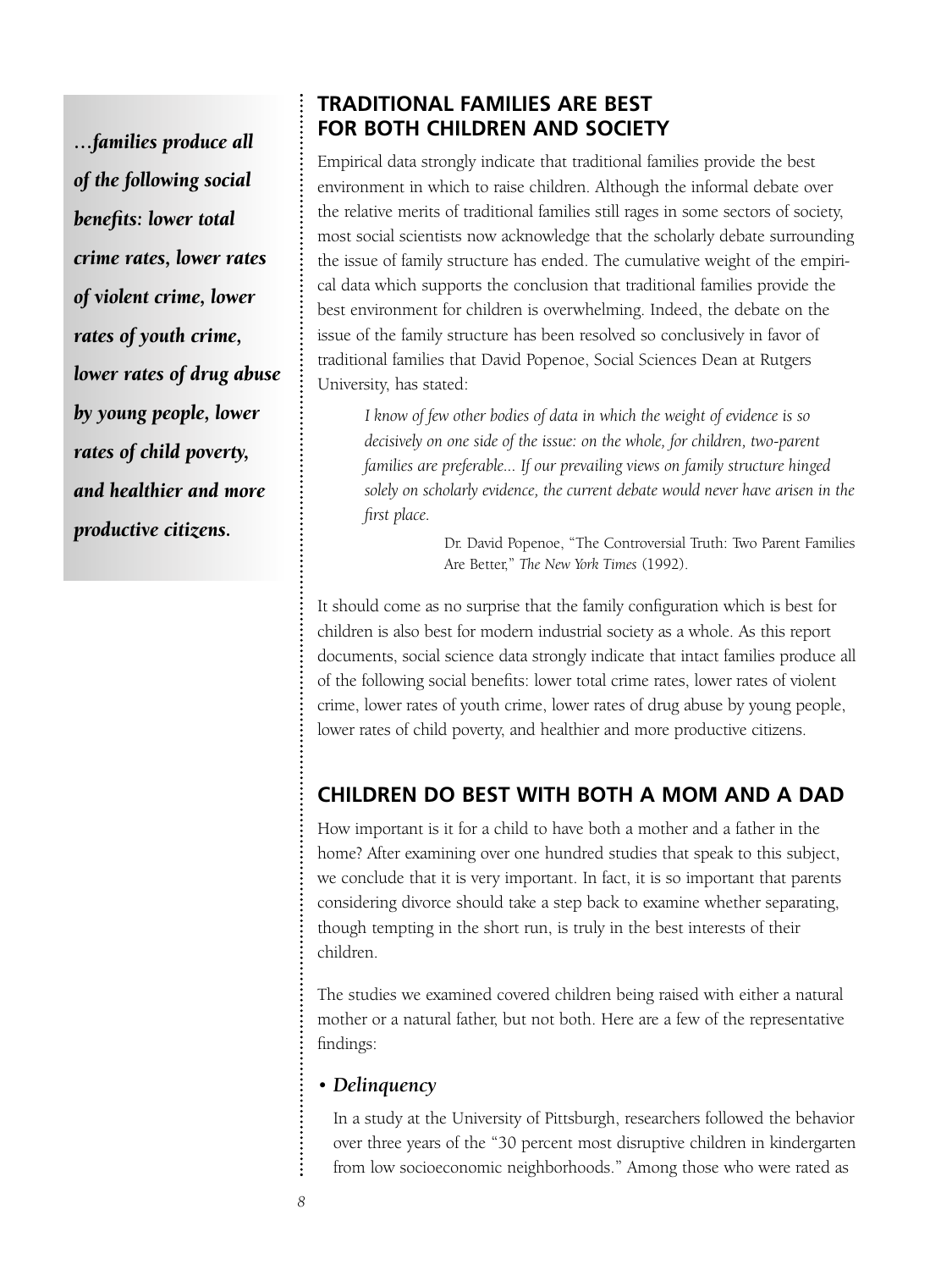"high fighters" at ages 6, 8, and 9 ("stable high fighters") the researchers detected a pattern in home backgrounds. These trouble-prone boys not only tended to come from particularly "disadvantaged" homes, they also "tended to come from non-intact families." The researchers interpreted their findings as evidence that "family disadvantage is strongly associated to physical aggression in young boys."

The researchers noted that the boys who were "stable high fighters also tended to report having generally been involved in more antisocial behaviors such as stealing, vandalism, alcohol and drug use."

Tremblay et al., "Disruptive Boys with Stable and Unstable Fighting: Behavior Patterns During Junior High Elementary School," *Journal of Abnormal Child Psychology* 19 (1991), 285.

#### *• Drug Abuse*

Inner city youth who live in intact families are much less likely to have seen drugs in their homes than inner-city youth who do not live with both parents. In a study in Baltimore, researchers from John Hopkins University investigated the relationship between teen drug use and a history of drug use in the family. The analysis focused on 88 youth (ages 12 to 17) all drawn from the same school and neighborhoods which are "referred for participation in the substance abuse prevention program for high risk adolescents." Despite the similarities in student backgrounds, the researchers discovered that students living in intact families were much less likely to have a history of drug use in their homes than students who live in single-parent households or other non-traditional household arrangements. Less than one quarter (24 percent) of the students with a history of drug use in their homes lived in intact families, compared to half (50 percent) of students from households with no history of drug use in the household.

Janet Gross and Mary E. McCauley, "A Comparison of Drug Use and Adjustment in Urban Adolescent Children of Substance Abusers," *International Journal of the Addictions* 25 (1991), 495.

#### *• Poverty*

"Why," James Smith asks, "has the likelihood of children being among the poor risen over time? The greater likelihood stems completely from the growth of female-headed families. In all census years, in intact families children were no more likely than adults to be poor when a fully standardized measure was used." The overall pattern, Smith points out is "the increasing concentration of children's poverty in female headed families." Whereas only 16 percent of children live in these families headed by women, half of all poor children do.

James P. Smith, "Children Among the Poor," *Demography* 26 (1989), 235.

*…students living in intact families were much less likely to have a history of drug use in their homes than students who live in single-parent households or other nontraditional household arrangements.*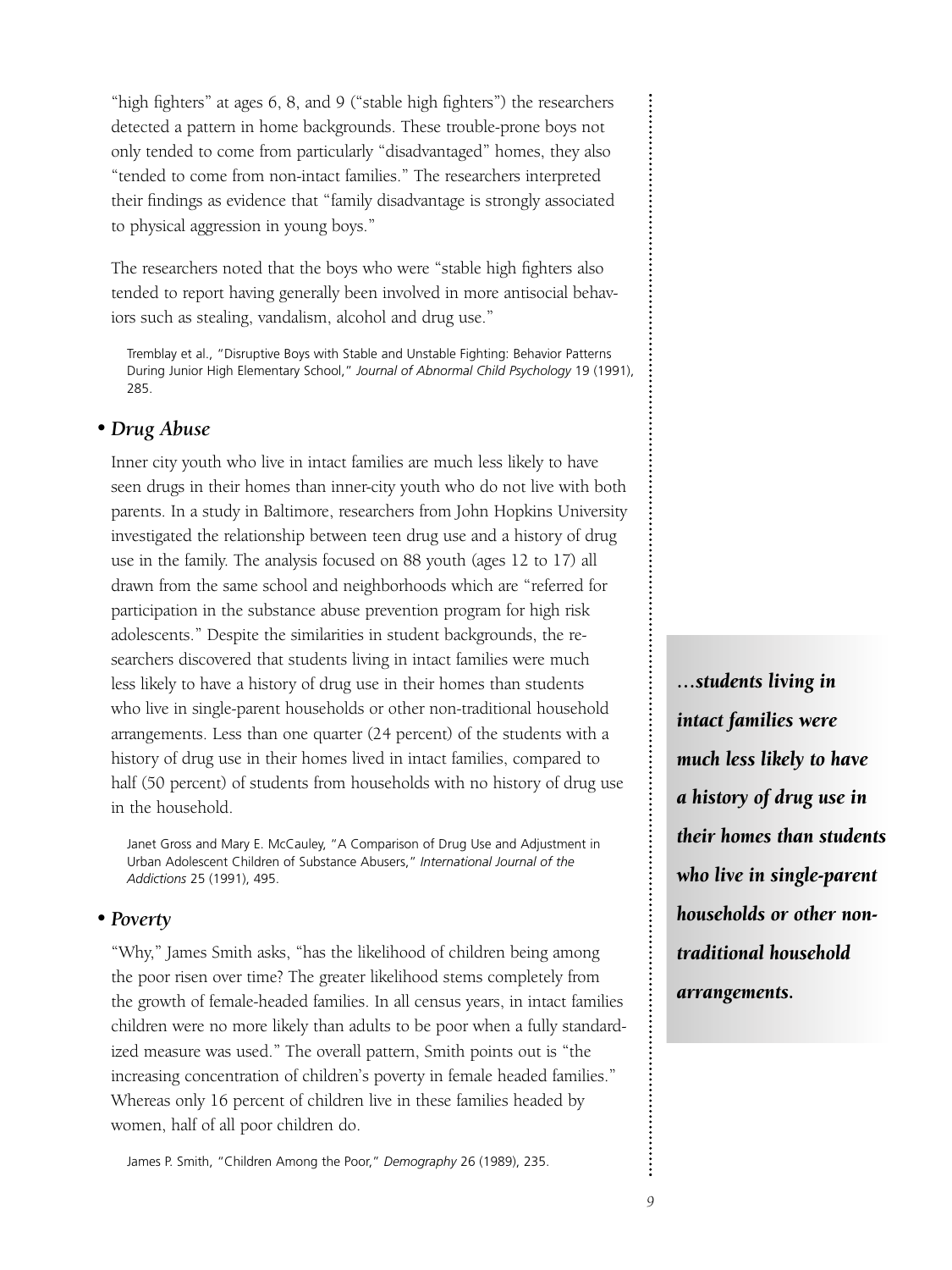#### *• Depression*

Teens living in single-parent or stepparent households are more likely to suffer from persistent depression than teens living in intact families. In a study completed at the University of South Carolina, researchers surveyed almost 700 junior high school students to investigate the prevalence of depression. Persistent symptoms of depression showed up significantly less often with teens living with both natural parents than among peers living with only one-parent or with one-parent and a stepparent.

Carol Z. Garrison, "Epidemiology of Depressive Symptoms in Young Adolescents," *Journal of the American Academy of Child and Adolescent Psychiatry* 28 (1989), 343.

#### *• Abuse*

In a study supported by the National Center on Child Abuse and Neglect, researchers discovered that the men and women in the survey were particularly likely to report childhood sexual abuse "if their predominant family situation had been one without one of their natural parents." Boys were "primarily at risk only in two family constellations": when they lived with their mothers alone or with two non-natural parents. "Girls showed markedly higher risk under all family circumstances except that of living with two natural parents."

David Finkelhorn, et al., "Sexual Abuse in a National Survey of Adult Men and Women: Prevalence, Characteristics, and Risk Factors," *Child Abuse and Neglect* 14 (1990), 19.

#### *• Early Sexual Activity*

Teens living in single-parent or stepparent households suffer from a number of serious problems less commonly seen among peers in intact families. In a study in Australia, psychiatrists investigated the well-being of over 2,100 Australian adolescents, many of whom had lost a parent through death or, more commonly, divorce. As in the United States, teens were much more likely (almost three times as likely) to have lost a father through death or divorce than a mother. Among youth who had lost a parent, the most common household situation was that of a teen living with his or her natural mother and "alternative father figure" (normally a stepfather). Overall, the researchers found that "adolescents from disrupted families reported higher levels of general health problems, were more neurotic, less extroverted, had poorer perceptions of their bodies, were more impulsive, and had more negative views of their school performance. They were also more likely to report both alcohol-related and psychological problems in their families, to have consulted a health professional regarding emotional problems, and to be sexually active." In short, the Australian researchers

*…adolescents from disrupted families reported higher levels of general health problems, were more neurotic, less extroverted, had poorer perceptions of their bodies, were more impulsive, and had more negative views of their school performance.*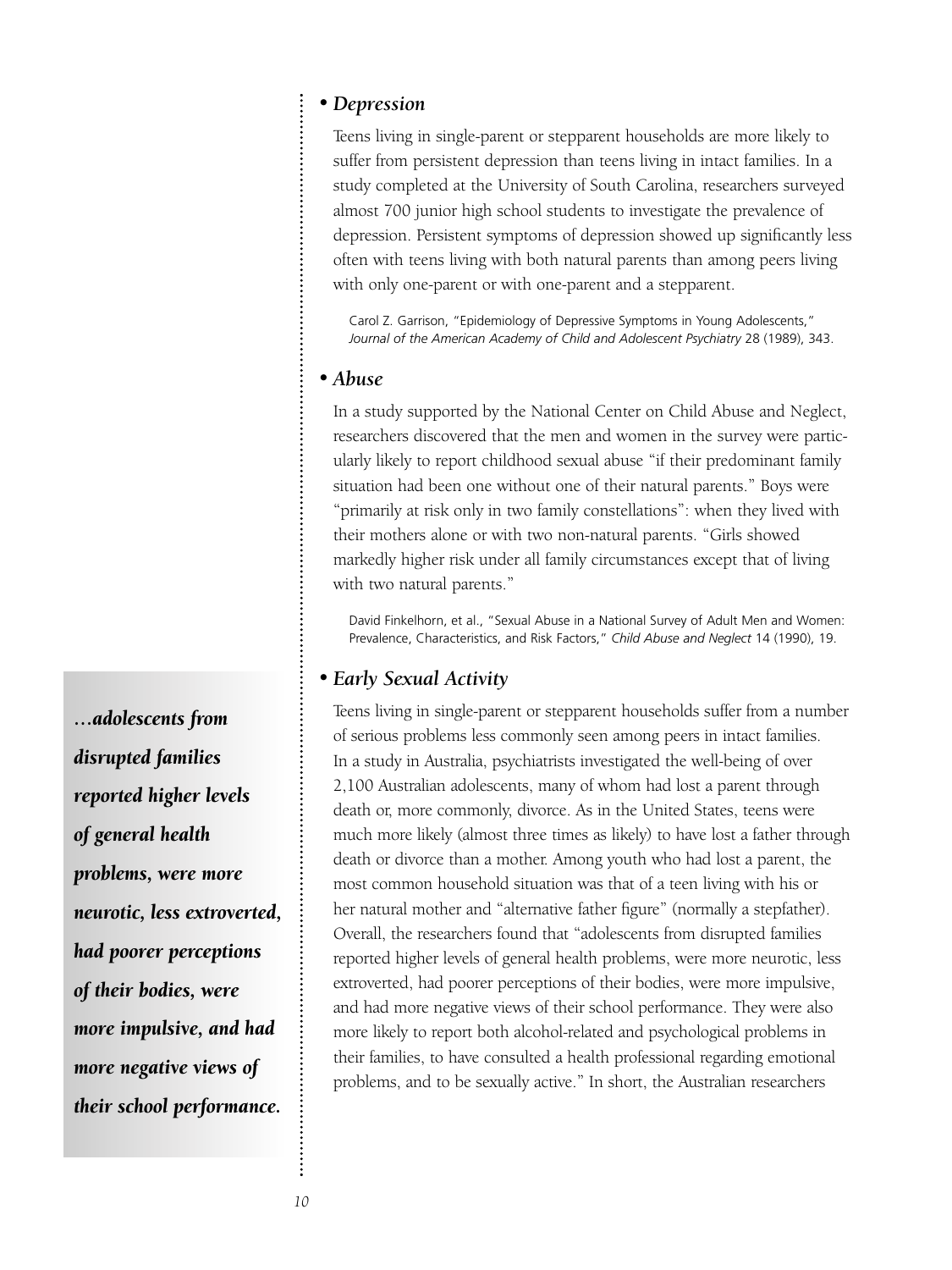interpret their findings as evidence that "adolescents who have lost a parent are in many ways different from those from intact families."

Beverly Raphael et al., "The Impact of Parental Loss on Adolescents' Psychological Characteristics," *Adolescence* 25 (1990), 689.

#### *• Motherhood*

In observing 40 children (20 sibling pairs) at play in their mother's presence and in their mother's absence, researchers found a clear pattern: "When mothers were present, siblings engaged in more attending, helping, interacting and receiving. When mothers were absent, siblings engaged in more disapproval, independent play, ignoring, negative physical contact, talking and teasing." Musun-Miller reasons that mothers may help foster "prosocial or proper behavior" among their children so that when she is present "they are more likely to be attentive, helpful and . . . cooperative" than when she is absent. In short, the evidence suggests that "who is present does make a difference" in children's lives.

Linda Musun-Miller, "Effects of Maternal Presence on Sibling Behavior," *Journal of Applied Developmental Psychology* 12 (1991), 145.

#### *• Relationships*

In a study at the University of Michigan and the University of Massachusetts at Boston, researchers investigated the mental health of over 1200 high school students. The researchers discovered that, compared to students in intact families, "children in both step- and single-parent households tend to experience more life stresses and less supportive, more troubled relationships." Compared to their peers in step- and single-parent households, teens in intact families generally suffered from fewer "strained or conflictual family relationships," while enjoying higher levels of "parental affection and support." The researchers also found that "youths in step-parent households report significantly more relationship problems with friends than do those in either single-parent or intact parent households."

Susan Gore, Robert H. Aseltine, Jr., and Mary Ellen Colton, "Social Structure Life Stress and Depressive Symptoms in a High School Aged Population," *Journal of Health and Social Behavior* 33 (1992), 97.

#### *• Academics*

Adolescents who live in a stepfamily or with a single parent are much more likely to drop out of high school than peers who live in intact families. In a study at Princeton, the University of Wisconsin-Madison, and Louisiana

*…children in both stepand single-parent households tend to experience more life stresses and less supportive, more troubled relationships.*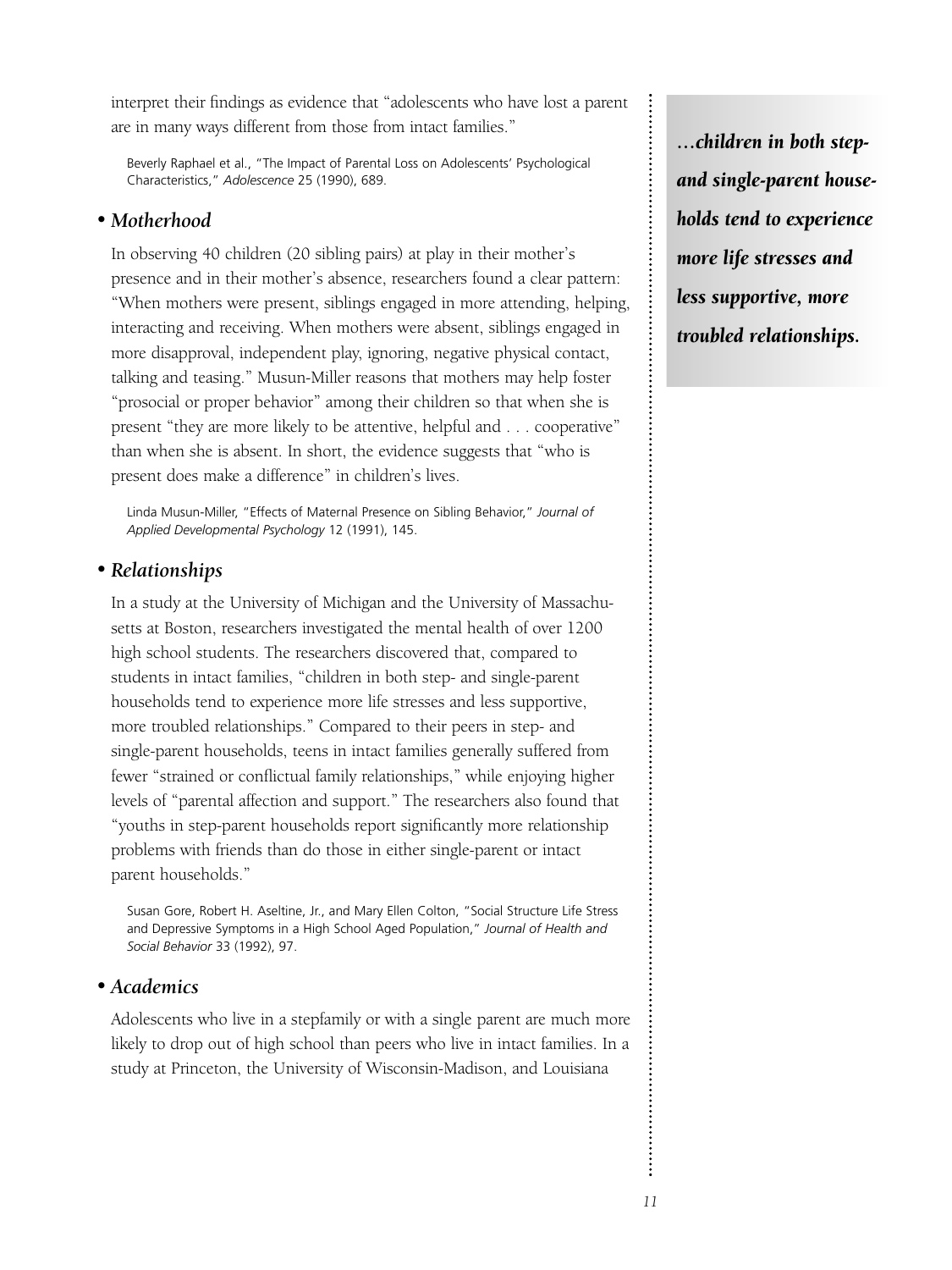State University, researchers analyzed national statistics to determine the link between family background and high school graduation. Analysis revealed that not living with both parents at age 14 has negative consequences for children's high school graduation regardless of whether the child lives with a single parent, a parent and stepparent, or neither parent. "85 percent of adolescents who live in intact families between ages 14 and 17 graduate from high school, compared to just 67 percent of peers living in single-parent homes, 65 percent of peers living in stepfamilies and 52 percent living with either parent." The effects of family structure on high school graduation rates persisted even when more sophisticated statistical analysis took into account household income. Differences in household income could account for only a small part (15 percent) of the wide gap between graduation rates among teens in intact homes and teens not in intact homes. And since household income in stepfamilies was close to that of intact families, the researchers concluded that "remarriage does not recreate the same family situation that exists in stable two-parent families." The researchers view their findings as "consistent with the view that family disruption has harmful effects on educational performance and high school graduation."

Gary D. Sandefur, Sara McLanahan and Roger A. Wojtkiewwicz, "The Effects of Parental Marital Status During Adolescence on High School Graduation," *Social Forces* 71 (1992), 103.

*…remarriage does not recreate the same family situation that exists in stable twoparent families.*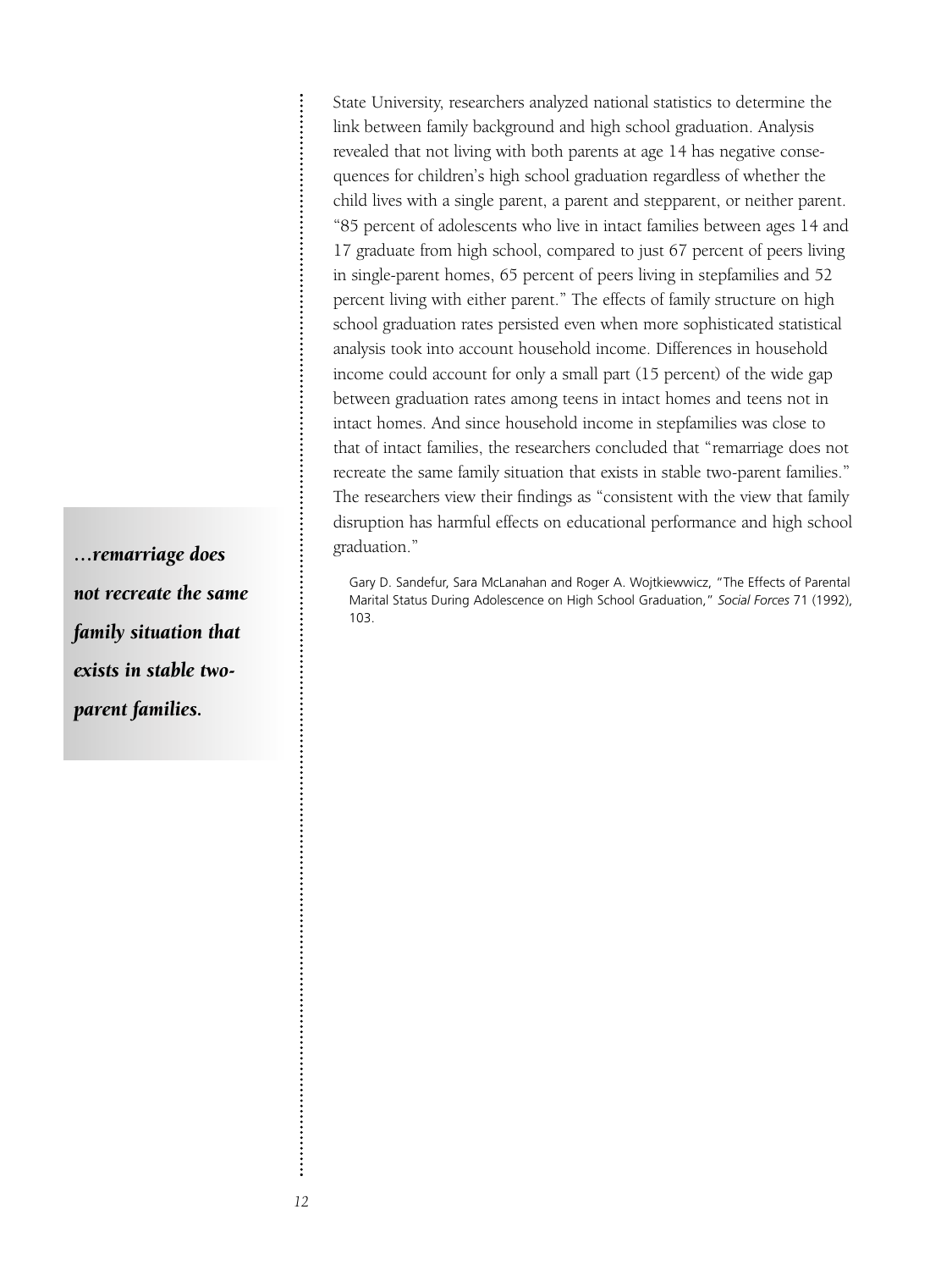## *The Decline I V and Promise of Traditional Families*

## **FATHER ABSENCE IN CONNECTICUT**



#### *The United States is now the world's leader in fatherless families.*

Alisa Burns, "Mother-Headed Families: An International perspective and the Case of Australia," *Social Policy Report* 6.1 (Spring 1992).

The percentage of fatherless families in Connecticut in 2000 was almost four times greater than in 1960. Whereas fatherless families only accounted for 5.8 percent of all families with children under 18 in 1960, they accounted for 21.7 percent of all families with children under 18 in 2000. Studies show that this dramatic increase in the percentage of fatherless families over the past 40 years has extremely negative implications for the health of our society.

For example, numerous studies indicate that there is a strong connection between criminal behavior and being raised in a fatherless family. A recent federal government study is typical in its conclusion that fatherless children are at a dramatically greater risk of engaging in criminal behavior.<sup>1</sup> Significantly, the empirical evidence shows that this strong connection between family structure and criminal behavior remains after controlling for other variables such as race, education, income level and neighborhood environment. Research has found that the proportion of fatherless families in a com*Source: Census of the Population*, U.S. Department of Commerce, Bureau of the Census.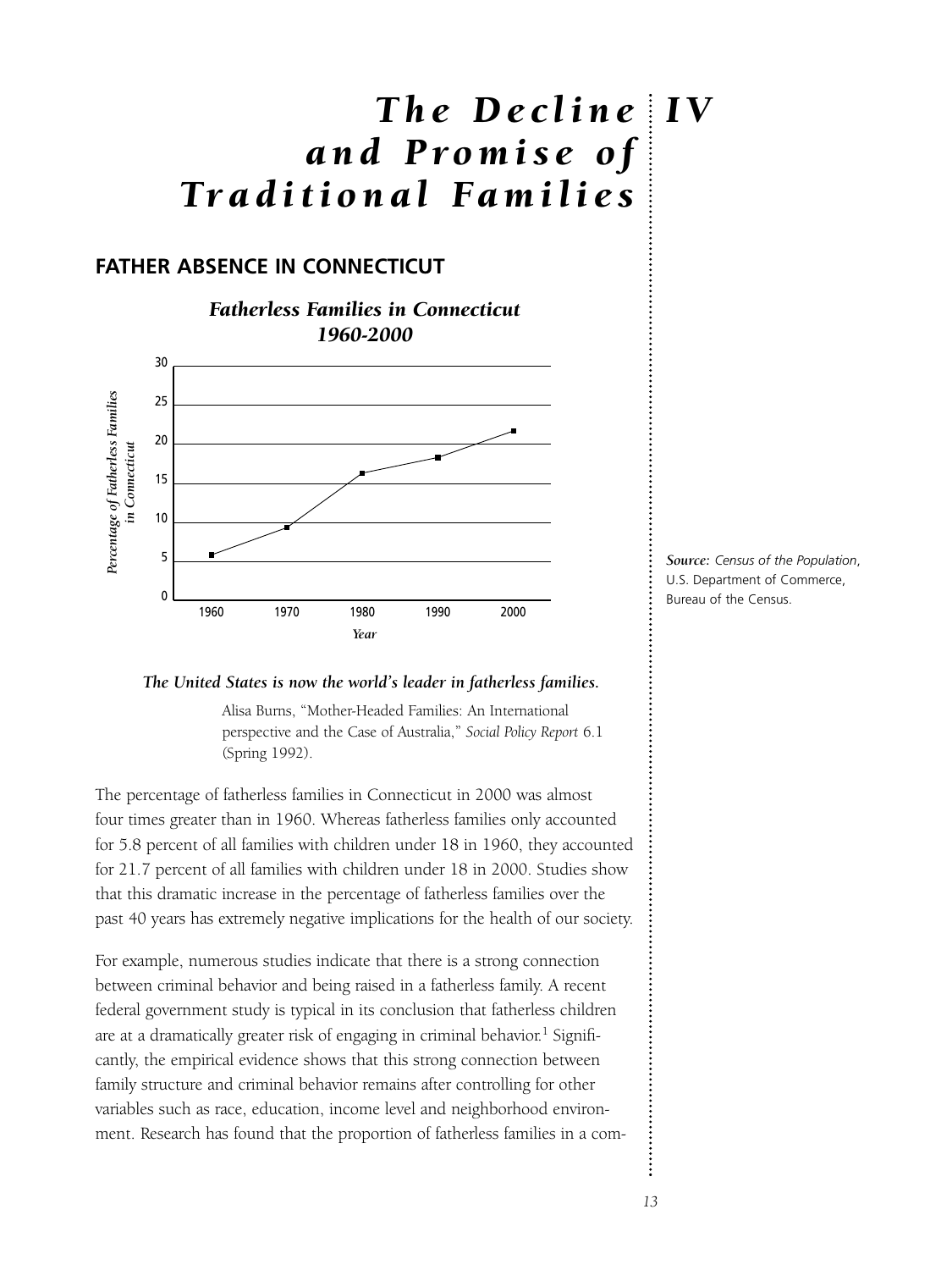*…there is a dramatic correlation between being raised in a fatherless home and becoming a welfare recipient later in life.*

munity predicts its rates of violent crime, but the community's poverty level does not.<sup>2</sup>

In addition, studies show that a strong correlation exists between the increase in fatherless families and the growth in the number of welfare recipients in the United States over the past 30 years. A study by the federal government in 1994 revealed that 90 percent of the current Aid to Families with Dependent Children (AFDC) caseload involves families with no father present in the home.<sup>3</sup> Moreover, research indicates that there is a dramatic correlation between being raised in a fatherless home and becoming a welfare recipient later in life. This correlation is all the more significant because it appears repeatedly in research data after controlling for other variables such as race and socio-economic status. For example, researchers in one major study found that being raised in a fatherless family triples the probability of becoming a welfare recipient for both Anglo-Americans and African-Americans.4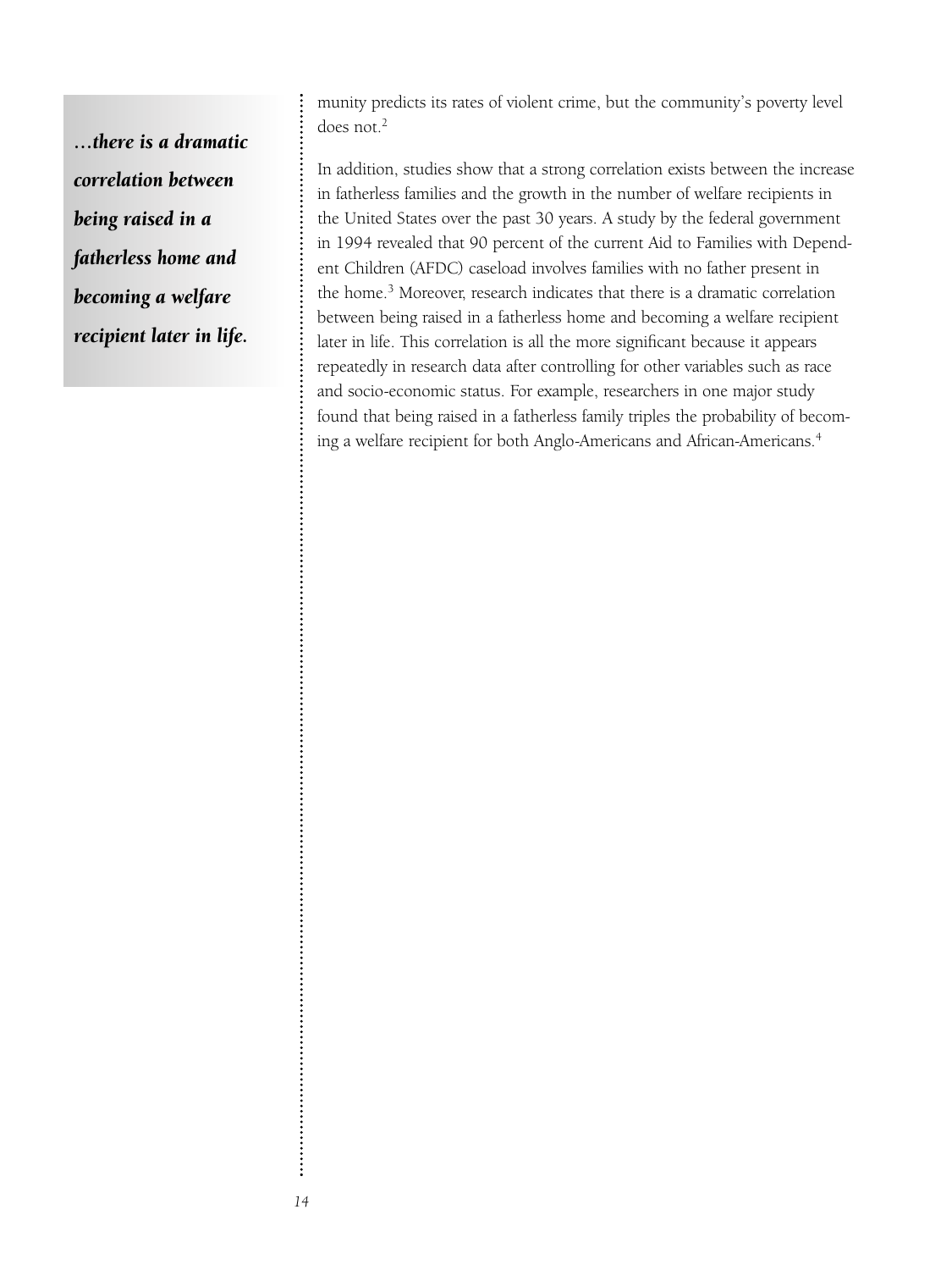## **BIRTHS TO UNMARRIED MOTHERS IN CONNECTICUT**



*A study of neighborhoods in Cleveland, Ohio, found that the rate of out-of-wedlock births in a neighborhood was the single strongest predictor of six measures of childhood risk including low birth weight, infant death rate, teen birth rate, juvenile delinquency rate, and school reading performance.*

> Claudia J. Coulton and Shanta Pandey, "Geographic Concentration of Poverty and Risk to Children in Urban Neighborhoods," *American Behavioral Scientist*, 35 (1992) pp.238-257.

The percentage of births to unmarried mothers in Connecticut in 1997 was over ten times greater than in 1960. Studies show that this dramatic increase in out-of-wedlock births has had negative implications for the health of our society in a number of areas.

First, the increase in the percentage of births to unmarried mothers has contributed to the dramatic increase in the fatherless families in Connecticut. It can also be assured to have contributed to the rising levels of those social pathologies, which studies have shown to be related to a decline in the percentage of traditional families.

Second, studies have shown that children who are born out-of-wedlock are significantly less likely to become healthy and productive adults than children born to traditional families. Research conducted by the National Center for Health Statistics shows that "both black and white unmarried women have a substantially higher risk of having infants with a very low birth rate" which in turn creates a high risk that children will suffer medical complications.<sup>5</sup>

*Source of Data: Annual Registration Reports*, Connecticut Department of Public Health.

*The percentage of births to unmarried mothers in Connecticut in 1997 was over ten times greater than in 1960.*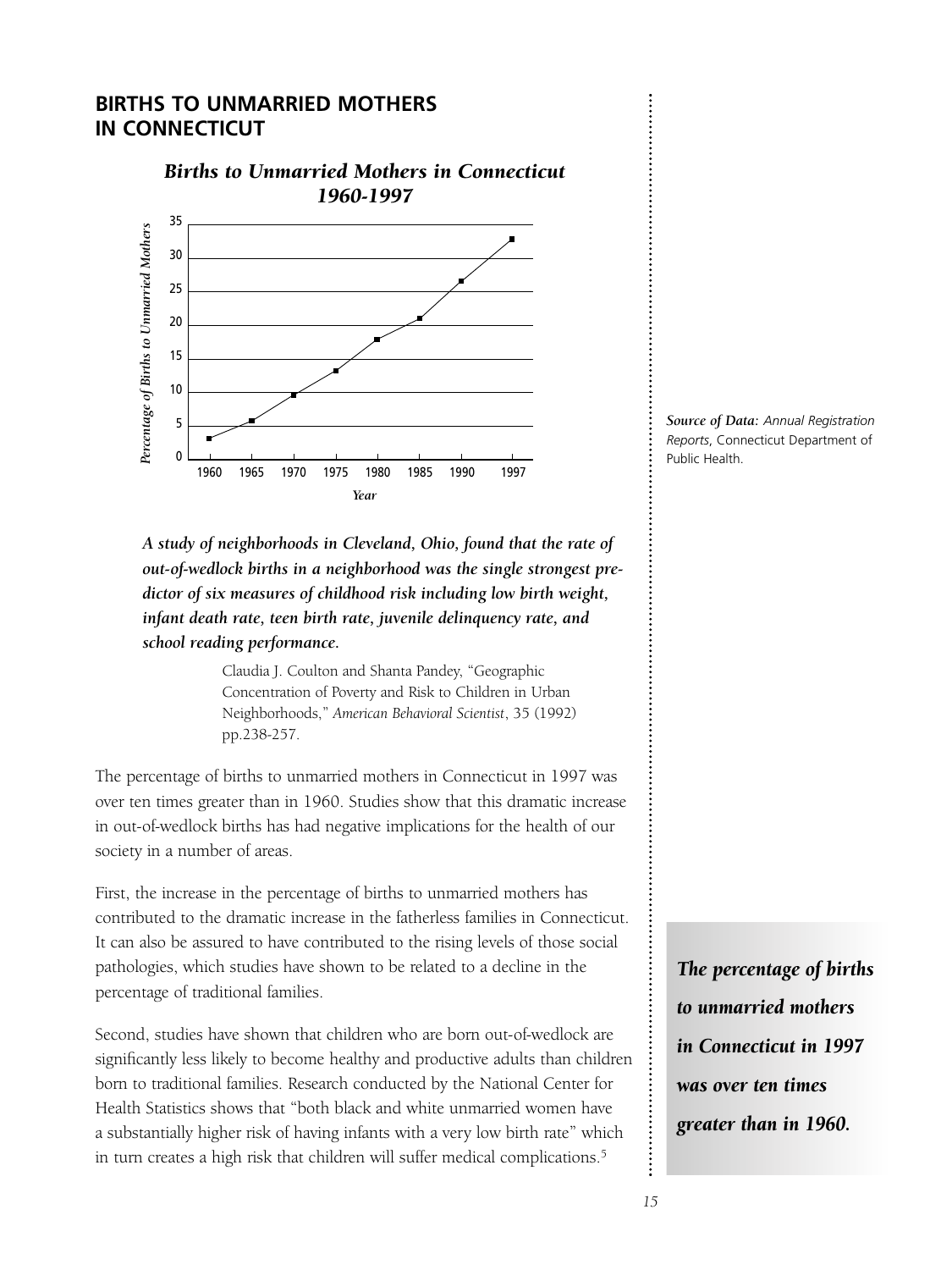Another study found that children born out-of-wedlock are 50 percent more likely to suffer from such psychological problems as anxiety, depression, and hyperactivity.<sup>6</sup>

Third, national studies have found that births to unmarried mothers are the primary cause of the dramatic growth of the number of welfare recipients in the Untied States over the past 30 years.<sup>7</sup> In fact, over 50 percent of all new welfare cases nationally are due to the births to unmarried women.<sup>8</sup>

Finally, research studies show that young women are especially likely to bear children out-of-wedlock if they were born out-of-wedlock themselves. For example, in a comprehensive study of fatherless families published by Harvard University Press, researchers found that the risk of an out-of-wedlock birth ranged from 11 percent for teenage girls in two parents families to 31 percent for teenage girls in fatherless families. These results were calculated after adjusting for factors such as race, education, and place of residence.<sup>9</sup> According to other research studies, the primary reason for disparity in the rate of out-of-wedlock births is the fact that the onset of sexual activity tends to be delayed in the case of teenage girls from traditional families. Researchers at Columbia University found the "the risk of first sex prior to age 16 is 36 percent greater for women living in a non-intact family at age 14 than for those living with both biological parents."10 A similar study of teenage girls in the African-American community by researchers at the University of Chicago found that "girls from non-intact families have rates of initial intercourse that are one-third higher than those from intact families."11

*…young women are especially likely to bear children out-of-wedlock if they were born out-ofwedlock themselves.*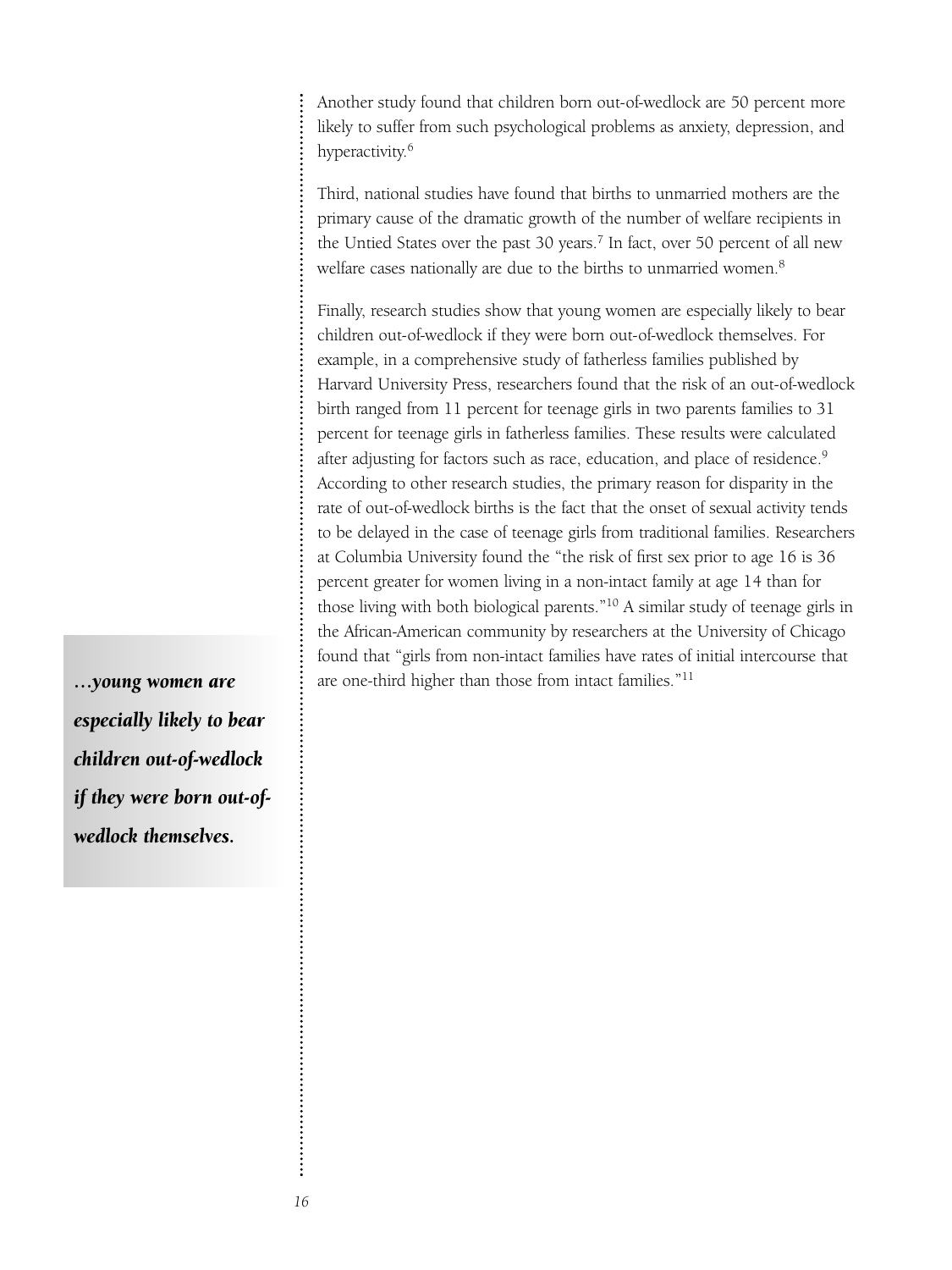## *A Word on Abortion...*

The Family Institute of Connecticut is an organization that upholds the sanctity of human life and the dignity of women. It is therefore important to note that a life born out-of-wedlock is a blessed outcome in contrast to the elective destruction of unborn children that is an epidemic throughout the United States. Furthermore, the comparatively high incidence of abortions in Connecticut at least partially accounts for the fact that Connecticut is slightly below the national average in the percentage of out-of-wedlock births. For example, in Connecticut in 1996, 50 percent of teenage pregnancies ended in abortion, a proportion exceeded only by three other states and the District of Columbia.

## *States with the Highest Abortion Ratio Among 15 to 19 Year Old Girls, 1996*

| <b>STATE</b>         | <b>ABORTIONS</b><br>(per 100 teen pregnancies) |
|----------------------|------------------------------------------------|
| New Jersey           | 58                                             |
| New York             | 56                                             |
| District of Columbia | 54                                             |
| Massachusetts        | 53                                             |
| Maryland             | 50                                             |
| Connecticut          | 50                                             |
| U.S. Total           | 35                                             |

*…the comparatively high incidence of abortions in Connecticut at least partially accounts for the fact that Connecticut is slightly below the national average in the percentage of out-of-wedlock births.*

*Source of Data:* Alan Guttmacher Institute, "Teenage Pregnancy: Overall Trends and State-by-State Information," April, 1999.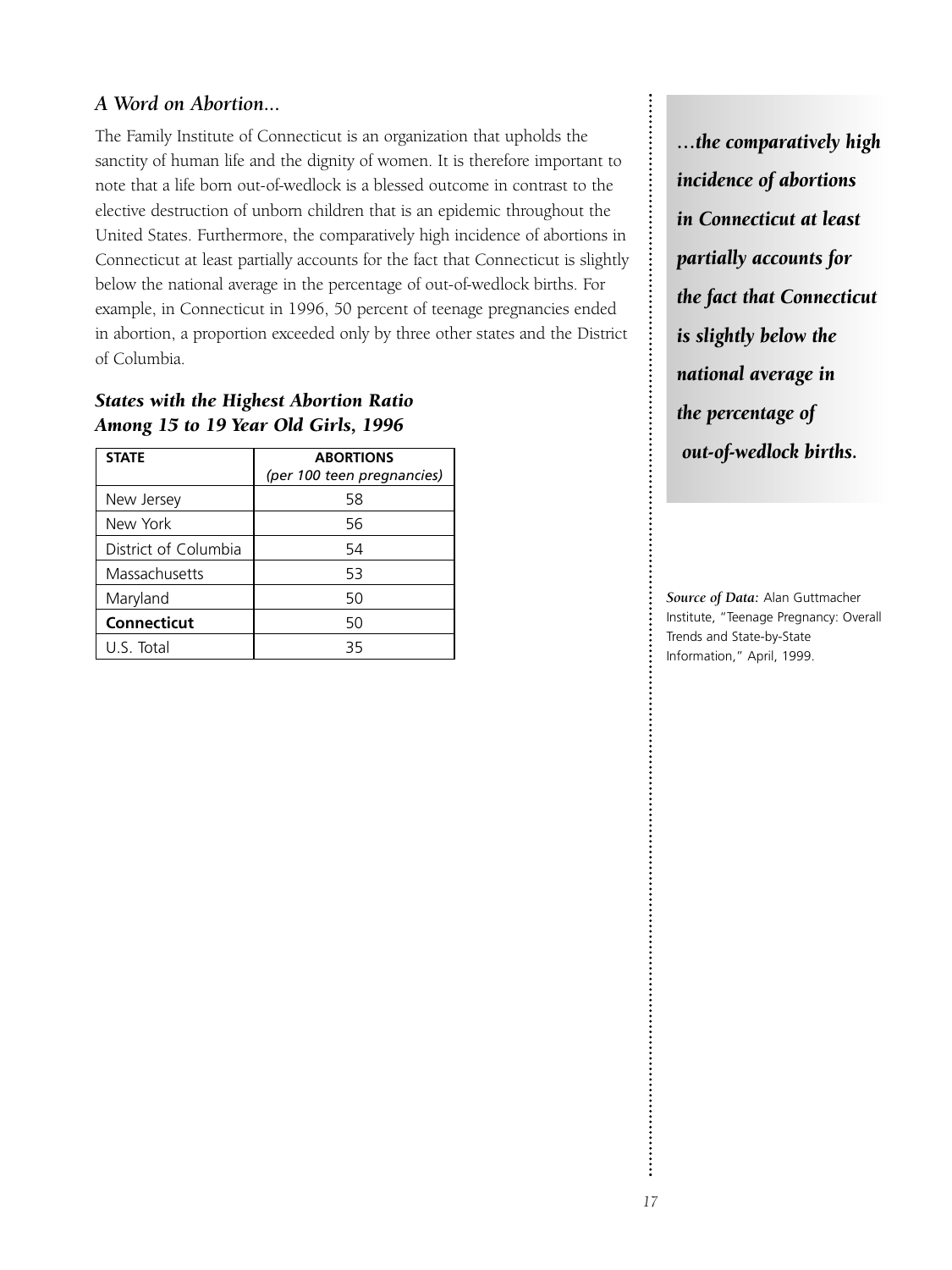### **DIVORCE IN CONNECTICUT**



*Compared with children in intact families, children of divorced parents:*

- *Have higher rates of crime, drug use, child abuse, and child neglect;*
- *Perform poorly on reading, spelling, and math tests, and repeat grades and drop out of high school and college more frequently;*
- *Have higher incidents of behavioral, emotional, physical, and psychiatric problems, including depression and suicide; and*
- *Have an increased probability of divorce as adults and cohabit more frequently.*

Patrick F. Fagen and Robert Rector, "The Effects of Divorce on Children," Heritage Foundation *Backgrounder*, No. 1372, June 5, 2000, 1-2.

*Source: Annual Registration Reports*, Connecticut Department of Public Health. Unlike most states, Connecticut doubles its divorce rate to show all persons divorced, rather than total divorces. For comparative purposes the rates shown here are for the total number of divorces.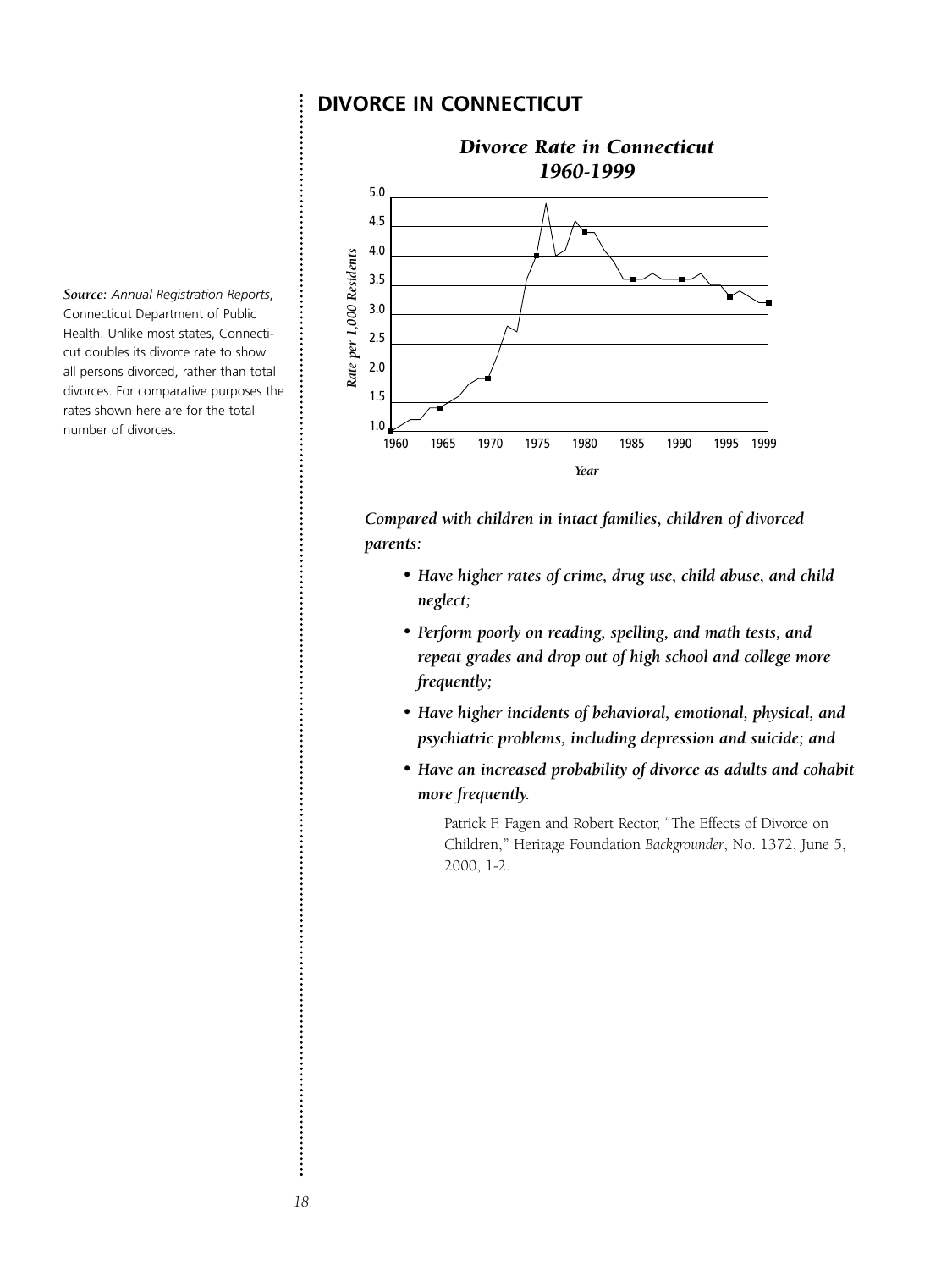Although the divorce rate has declined since 1979, the fact remains that the divorce rate in Connecticut more than tripled between 1960 and 1998. Studies show that this tripling of the divorce rate has serious implications for the health of our society in a number of areas.

First, the increase in the divorce rate has contributed to the dramatic increase in fatherless families in Connecticut. It can also be assumed to have contributed to the rising level of those special pathologies which studies have found to be related to a decline in the percentage of traditional families.

Second, research shows that the divorce of parents inflicts significant longterm trauma on children. Dr. Judith Wallerstein's pioneering study of the social consequences of divorce found that over one third of all children whose parents' marriage ends in divorce experience clinical depression, difficulty relating to their peers, and lowered educational achievement.<sup>12</sup> Other studies show that children from divorced families are twice as likely to exhibit a wide range of problems as those who come from intact families, even after controlling for demographic and other socioeconomic differences.<sup>13</sup> Indeed, research shows that children of divorce share many of the emotional problems experienced by children who went through the Great Depression.<sup>14</sup>

Third, federal government studies show that divorce is second only to outof-wedlock births as a contributor to the dramatic growth in the number of welfare recipients in the United States over the past 30 years.<sup>15</sup>

Finally, as in the case of births to unmarried mothers, studies show that divorce correlates heavily with the socially devastating phenomenon of child poverty in America. Researchers at the Social Science Research Council have found that on average women face a 27 percent decline in their standard of income after divorce.<sup>16</sup> Not surprisingly, a recent national survey revealed that four times more divorced women with children live under the poverty line than married women with children.<sup>17</sup>

*Although the divorce rate has declined since 1979, the fact remains that the divorce rate in Connecticut has more than tripled between 1960 and 1998.*

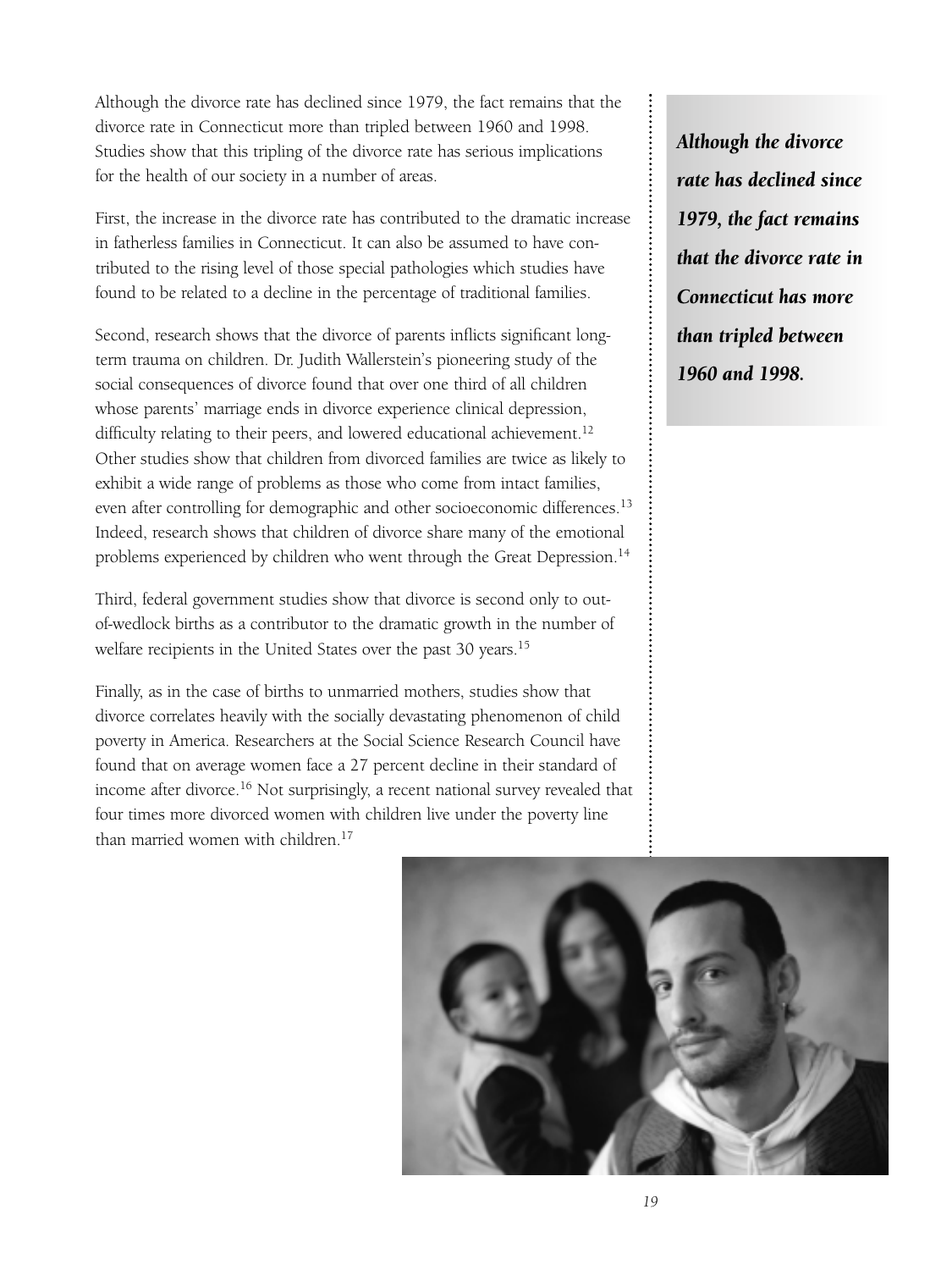### *A Word on Unmarried Cohabitation...*

Over the past thirty years, cohabitation—living together before or in place of marriage—has emerged as a major social trend in Connecticut and the nation. Researchers have found that more than half of all first marriages are now preceded by living together, a residential pattern that was uncommon for most of the 20th century.<sup>18</sup> Furthermore, polls have revealed increasing societal acceptance of this practice. For example, a poll conducted in March 2000 found that 56 percent of Americans believe that it is acceptable for an engaged couple to live together prior to marriage (March 15, 2000 Zogby America poll of 1,213 adults). Ironically, while many people advocate cohabitation as a means to giving marriage a safe "trial", research reveals that the practice actually makes divorce more probable.<sup>19</sup> The latest estimates suggest about 1.5 million (36 percent) cohabitating households have children under the age of  $15$  in their homes.<sup>20</sup> Researchers have found that living in a cohabitating household negatively affects children. As an example, the 1996 poverty rate for children living in married-couple households was approximately 6 percent, compared to 31 percent for children living in cohabitating households.<sup>21</sup>



*Number of Unmarried, Cohabiting Adults*

*Source: Census of the Population*, U.S. Department of Commerce, Bureau of the Census.

*Virtually all research has concluded that the chances of divorce are significantly greater for couples who cohabit before marriage than for those who do not.*

> Alfred DeMaris and K. Vaninadha Roa, "Premarital Cohabitation and Subsequent Marital Stability in the United States: A Reassessment," *Journal of Marriage and the Family* 54 (1992).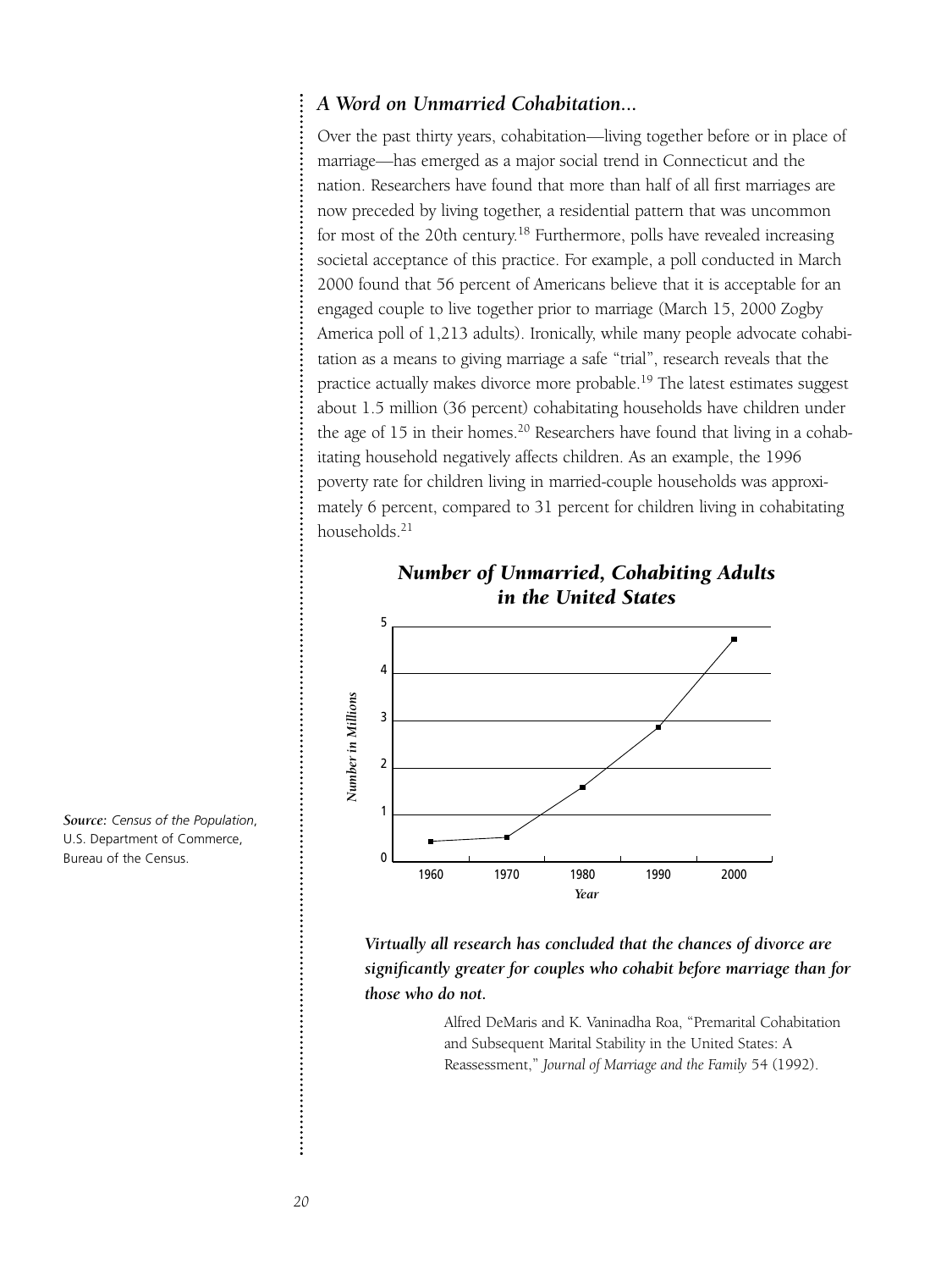#### **DEPARTMENT OF CHILDREN AND FAMILIES SPENDING**



A final indication of the continued problems facing the traditional family in Connecticut is the total annual expenditures for Connecticut's Department of Children and Families (DCF). DCF is a last resort program — DCF enters the picture when children have fallen through the cracks and when family deterioration has entered a crisis stage.

DCF expenditures serve as an important barometer of Connecticut family health. Rising expenditures signify a growing number of families in crises; conversely, falling DCF expenditures would be an important and heartening sign of family improvement.

With that barometer in mind, we researched DCF expenditures for the decade 1991 – 2001. Over the last decade, DCF expenditures more than doubled to \$479 million — an increase of 11.7 percent compounded annually. During the same period, overall Connecticut expenditures rose approximately 4 percent compounded annually. Viewed another way, the proportion of state spending on DCF rose from 2 percent in 1991 to 4 percent in 2001.

These are very troubling signs which indicate that Connecticut has a growing trend in worse-case family situations.



*…the proportion of state spending on DCF rose from 2 percent in 1991 to 4 percent in 2001.*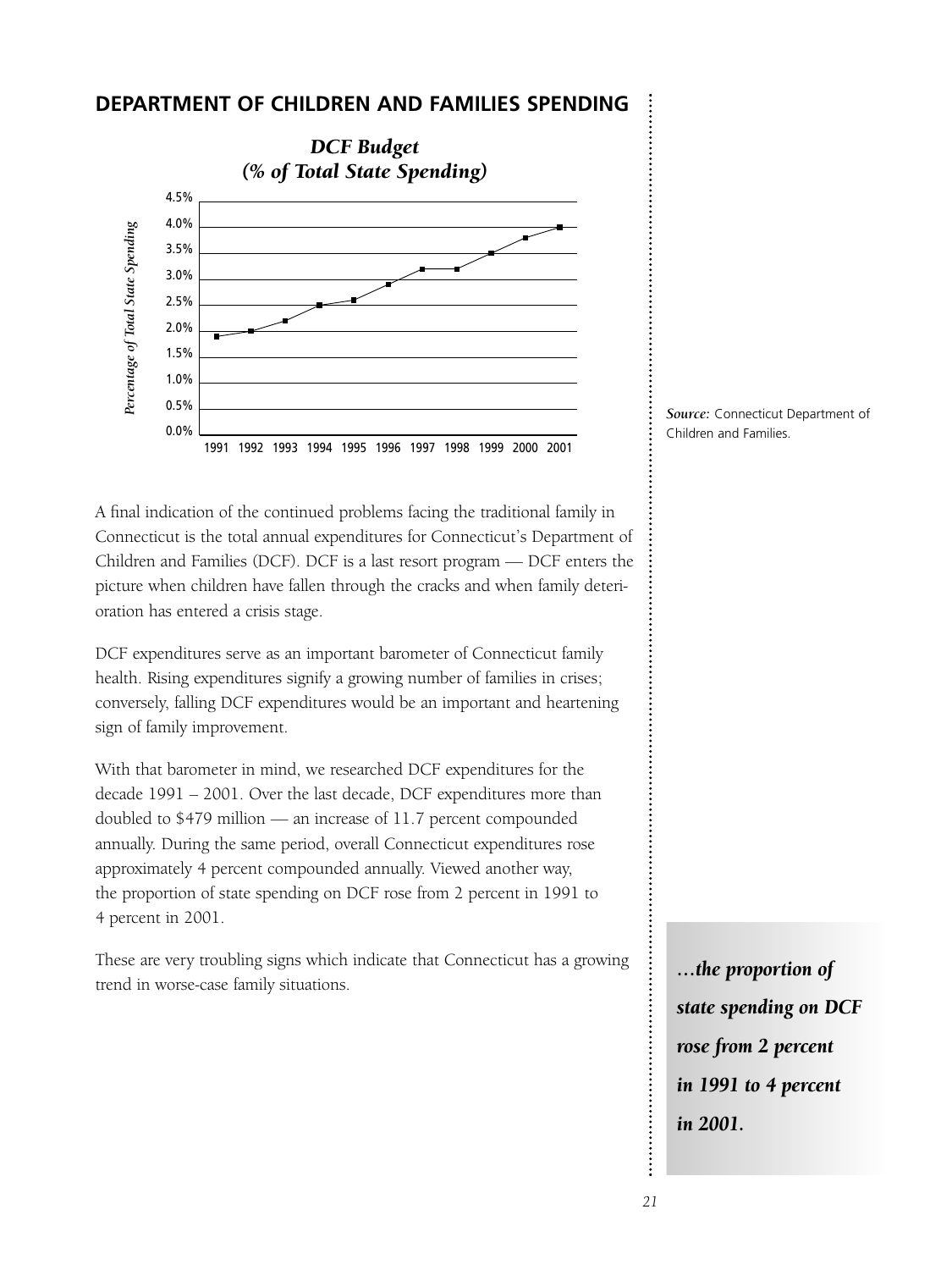*A small fraction of the \$479 million spent in 2001 on DCF's last resort measures could make a significant difference in improving marriages…*

The Family Institute of Connecticut will work in the coming months and years to advocate for preventative measures such as Marriage Savers, the Fatherhood Initiative and conflict resolution programs. A small fraction of the \$479 million spent in 2001 on DCF's last resort measures could make a significant difference in improving marriages, assuring that more children are born into intact families, and ensuring that more Connecticut children have both a mother and a father in a lasting relationship. In the long run, these steps will lead to declining DCF expenditures and, more importantly, improve children's lives.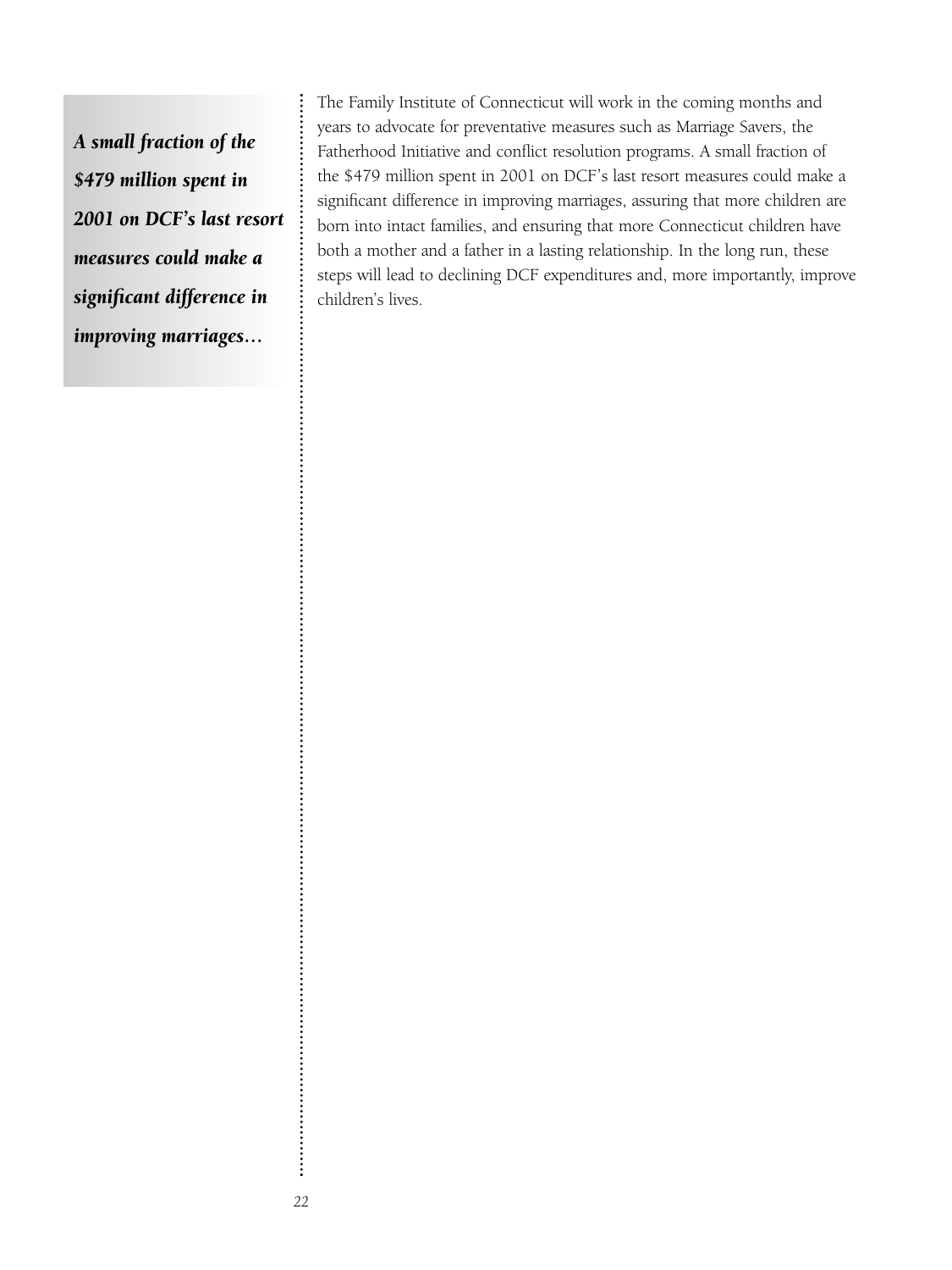## *The Social Costs of V Family Decline*

*The breakdown of the family contributes significantly to the major problems confronting our society today. Research data make unmistakably clear a strong relationship between broken families and the drug epidemic, the increase of out-of-wedlock pregnancies, the rise in violent crime and the unprecedented epidemic of suicide among children and adolescents.*

> Dr. Armand Nicholi, Jr., Harvard Medical School, "The Challenge of Corporate Leadership as We Enter the New Century," Address to the Business Council, Williamsburg, VA, Oct. 17, 1996.

It is almost impossible to establish conclusive proof of causation for most social pathologies. It is possible, however, to determine when there is a high degree of correlation between specific pathologies and environmenta t is almost impossible to establish conclusive proof of causation for most social pathologies. It is possible, however, to determine when there is a high degree of correlation between specific pathologies and environmenexamined in this report, a large number of social science research studies support the conclusion that a family decline is at least a significant cause (if not the primary cause) of the rising level of these social pathologies in Connecticut. Indeed, research studies have linked a decline in the percentage of traditional families to all of the following social pathologies currently confronting Connecticut: violent crime, juvenile delinquency, high rates of adult and youth incarceration, increasing levels of criminal behavior among girls, youth drug abuse and child poverty.

Significantly, the empirical evidence establishing a connection between the decline in the percentage of traditional families and the wide range of social pathologies in America is so compelling that there is now a clear consensus among researchers in both the public and private sectors who have studied the issue of family decline. For example, researchers at the U.S. Department of Health and Human Services have concluded that children who are raised in broken homes are at "dramatically greater risk" of drug or alcohol abuse, mental illness, suicide, low educational achievement, teenage pregnancy, and criminality.22 Similarly, scholars at Harvard Medical School have reported observing an "unmistakably clear and strong relationship" between family decline and social pathologies such as drug abuse, violent crime, teenage pregnancy and youth suicide.<sup>23</sup>

Although some commentators have suggested that the decline of the traditional family in our society is evidence of a positive evolution of family structure in the direction of new "alternative" family forms, a large body of social science research supports the popular opinion that the erosion of the *…children who are raised in broken homes are at "dramatically greater risk" of drug or alcohol abuse, mental illness, suicide, low educational achievement, teenage pregnancy, and criminality.*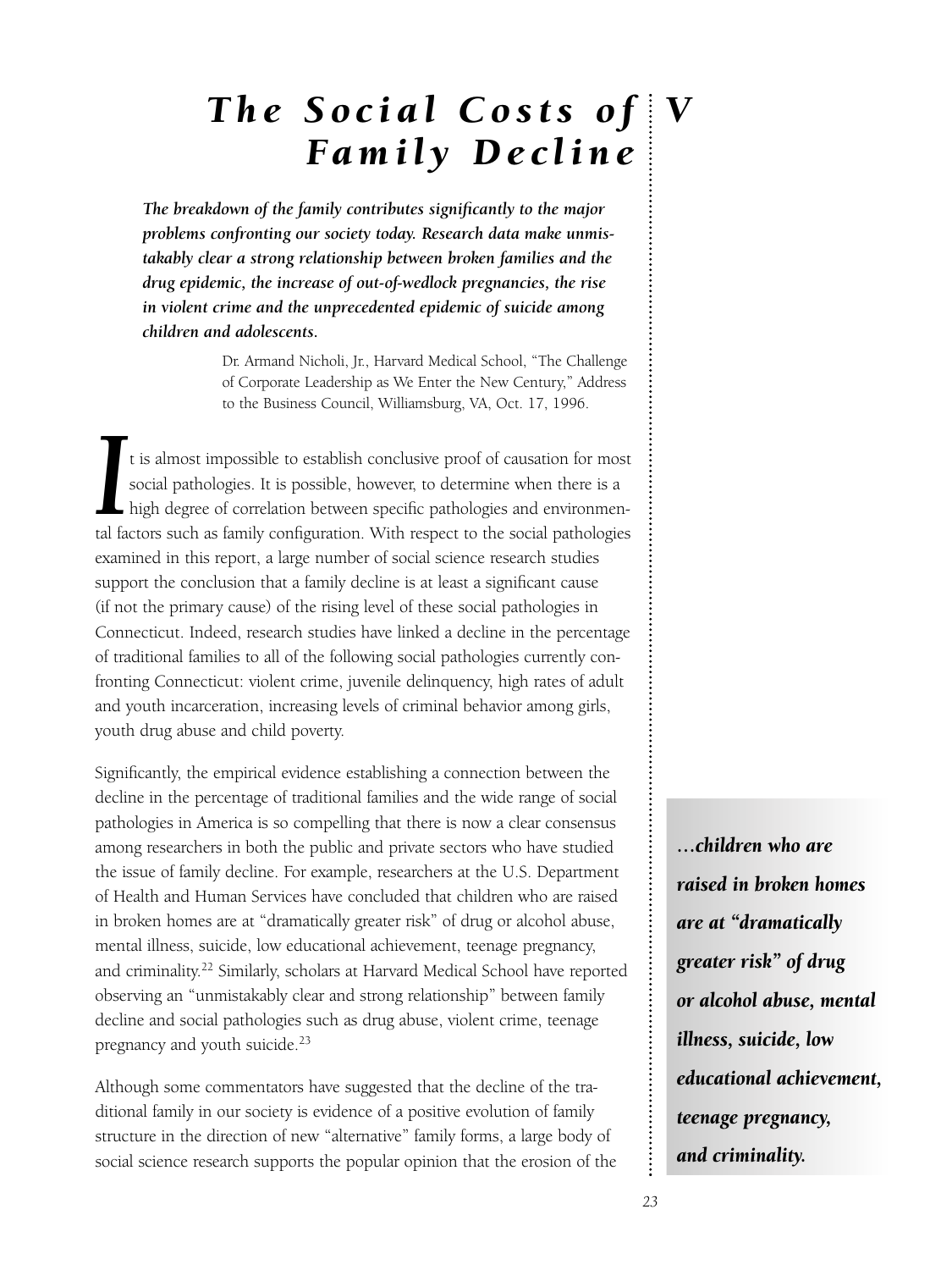*…the structure of the vital social institution of the family should be defined according to what configuration most benefits children and society as a whole.*

traditional family unit made up of a man and a woman is evidence of serious dysfunction in our society. Indeed, if the available social science data indicate anything at all, it is the reality that the decline in the percentage of twoparent families has been a catastrophe rather than a positive development for our society. Moreover, the same body of data supports the common-sense idea that the structure of the vital social institution of the family should be defined according to what configuration most benefits children and society as a whole. As explained previously, the family configuration which provides the best environment for children and the most stable foundation for society is a traditional family made up of a man and a woman united by marriage and living in the same household.

The same conclusion regarding the fallacy of attempts to characterize the decline in the percentage of traditional families in America as a positive evolution of family structure in the direction of new "alternative" family forms has been reached by commentators across the political and ideological spectrum. In warning of the danger of attempting to legitimize the decline of the traditional family under the euphemism of "alternative lifestyles," sociologists Peter Berger and Brigitte Berger have remarked:

*The (two-parent) family... and no other conceivable structure... is the basic institution of society. If we have learned anything from the tumultuous activities surrounding the family in recent decades, it is that there are no alternatives or substitutes.*

> Peter Berger and Brigitte Berger, *The War Over the Family* (Anchor Press, 1983), 204.

Similarly, scholars associated with the research arm of the Democratic Leadership Council have offered this blunt assessment of the notion that the decline in the percentage of two-parent families in America represents the development of "alternative" family forms:

*Sharply rising rates of divorce, unwed mothers, and runaway fathers do not represent "alternative lifestyles." They are rather patterns of adult behavior with profoundly negative consequences for children.*

> Elaine Kamarack and William Galston, *Putting Children First: A Progressive Family Policy for the 1990s* (Washington, DC: Progressive Policy Institute, Democratic Leadership Council, 1990), 4.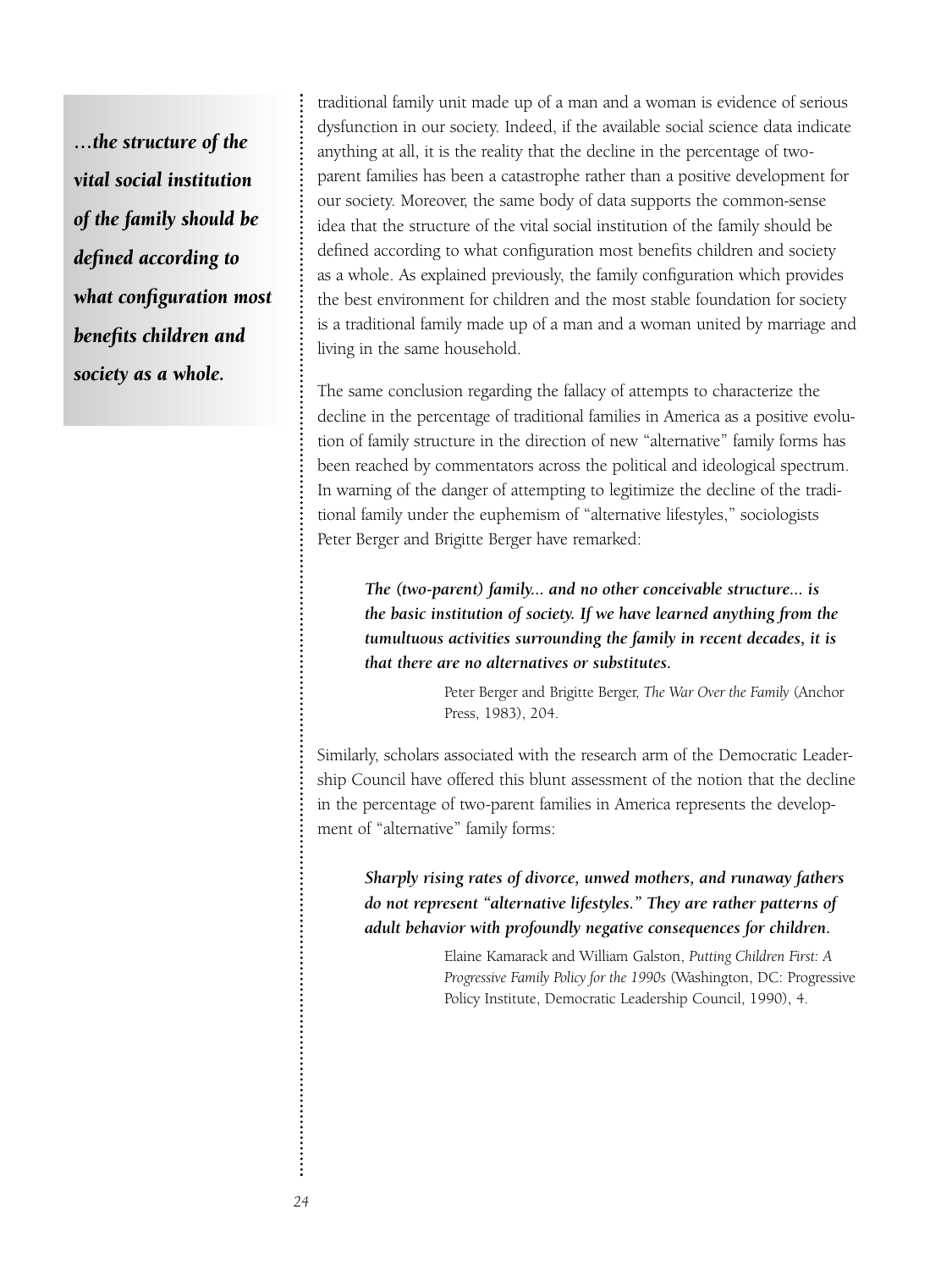## **TOTAL CRIME IN CONNECTICUT**



*Such family measures as the percentages of the population divorced, the percentages of the households headed by women, and the percentage of unmatched individuals in the community are among the most powerful predictors of crime rates.*

> Michael R. Gottfredson and Travis Hirschi, *A General Theory of Crime* (Stanford: Stanford University Press, 1990), 103.

The total crime rate in Connecticut has more than doubled since 1960. The fact is that Connecticut as a whole is far less safe than it was thirty-nine years ago. However, the relative improvement in the last five years in many areas of family life have been mirrored by a significant decline in total crime over the last 10 years.

Significantly, a large body of social science data links the modern epidemic of crime in our society to the decline in the percentage of traditional families. For example, sociologists have found repeatedly that the relationship between family structure and crime is so strong that controlling for family configuration erases the relationship between race and crime and between low income and crime.<sup>24</sup> It is encouraging then, that as family life has shown cautious improvements over the last decade, crime figures have followed suit.



*…a large body of social science data links the modern epidemic of crime in our society to the decline in the percentage of traditional families.*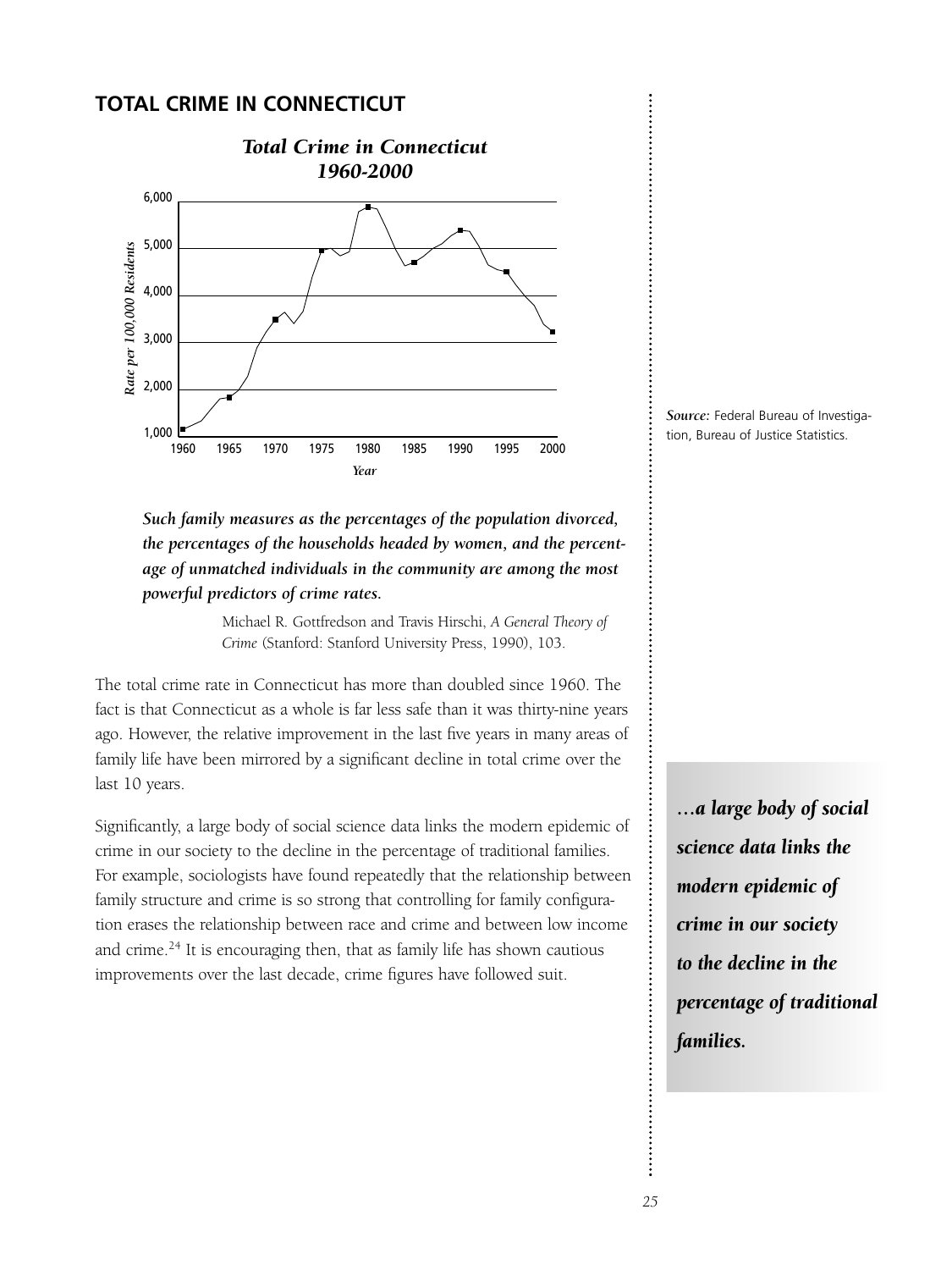## **VIOLENT CRIME IN CONNECTICUT** *Violent Crime Rate in Connecticut 1960-2000* 600



*Source:* Federal Bureau of Investigation, Bureau of Justice Statistics.

## *its rates of violent crime...but the community's poverty level does not.* Douglas A. Smith and G. Roger Jarjoura, "Social Structure and

*The proportion of single-parent households in a community predicts*

Criminal Victimization," *Journal of Research in Crime and Delinquency* 25 (February, 1988), 27-52.

The violent crime rate is more than 9 times higher than in 1960.

## **MURDERS IN CONNECTICUT**



*Seventy-two percent of America's adolescent murderers, 70 percent of the long term-prison inmates, and 60 percent of the rapists come from fatherless homes.*

> David Popenoe, *Life Without Father* (New York: The Free Press, 1996), 124.

*Source:* Federal Bureau of Investigation, Bureau of Justice Statistics.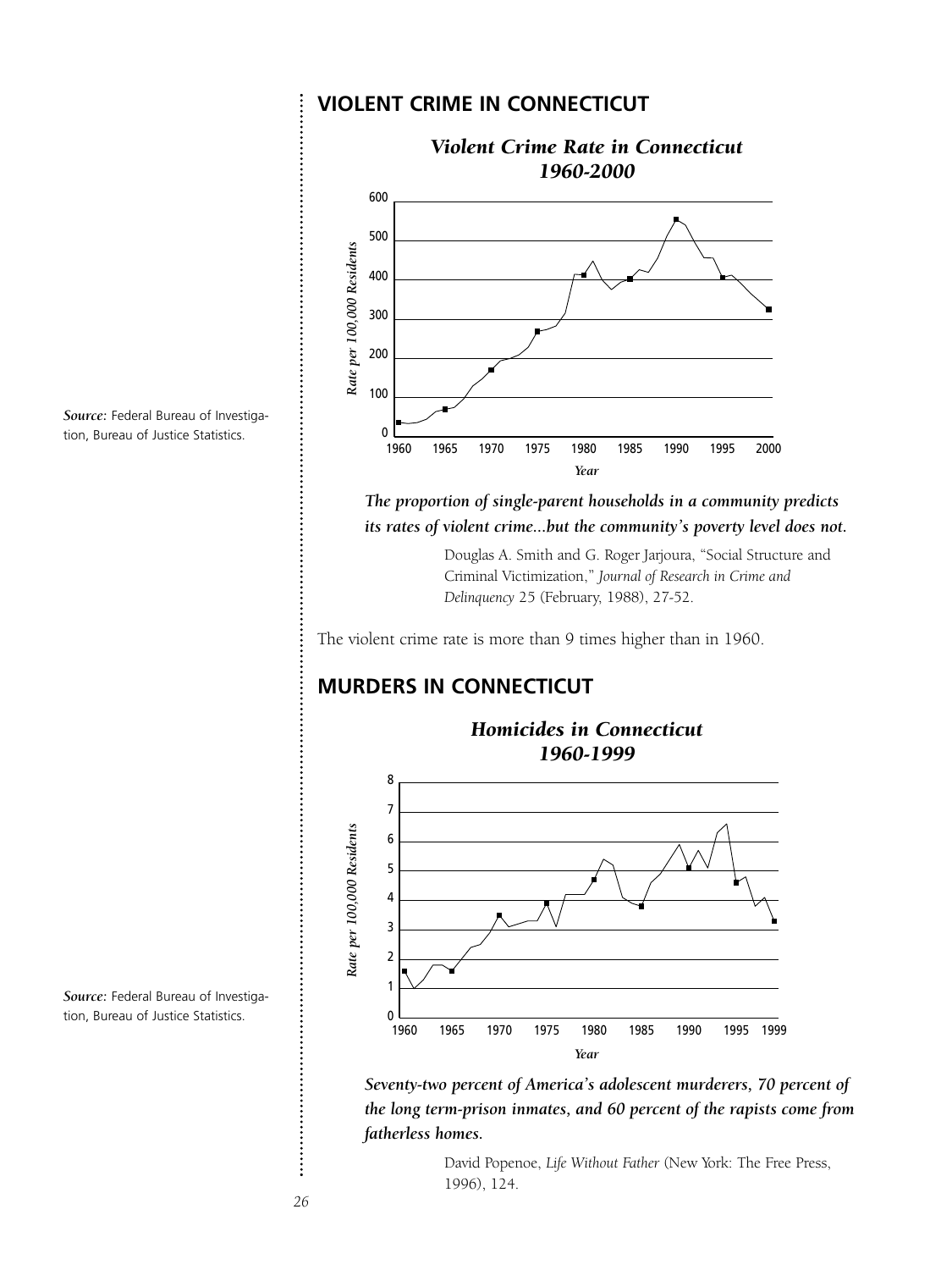### **PRISON POPULATION OF CONNECTICUT**





## *A 1991 survey of 13,986 state prison inmates found that 43% grew up in a single-parent household. An estimated 14% have lived in a household with neither biological parent. About 14% have lived in a foster home, agency, or other institution at some time during childhood.*

Father Facts 11, The National Fatherhood Initiative (Gaithersburg, MD, 1996) citing U. S. Bureau of Justice Statistics, *Survey of State Prison Inmates* 1991, (Washington, DC: U.S. Government Printing Office, March 1993).

Many research studies link the modern epidemic of crime in our society to the decline in the percentage of traditional families. In fact, a number of studies have independently shown that there is a strong correlation between being raised outside of a two-parent family and being incarcerated as an adult. For example, 1991 survey of state prison inmates found that a total of 71 percent had spent their childhood outside of an intact, traditional family.25

*…1991 survey of state prison inmates found that a total of 71 percent had spent their childhood outside of an intact, traditional family.*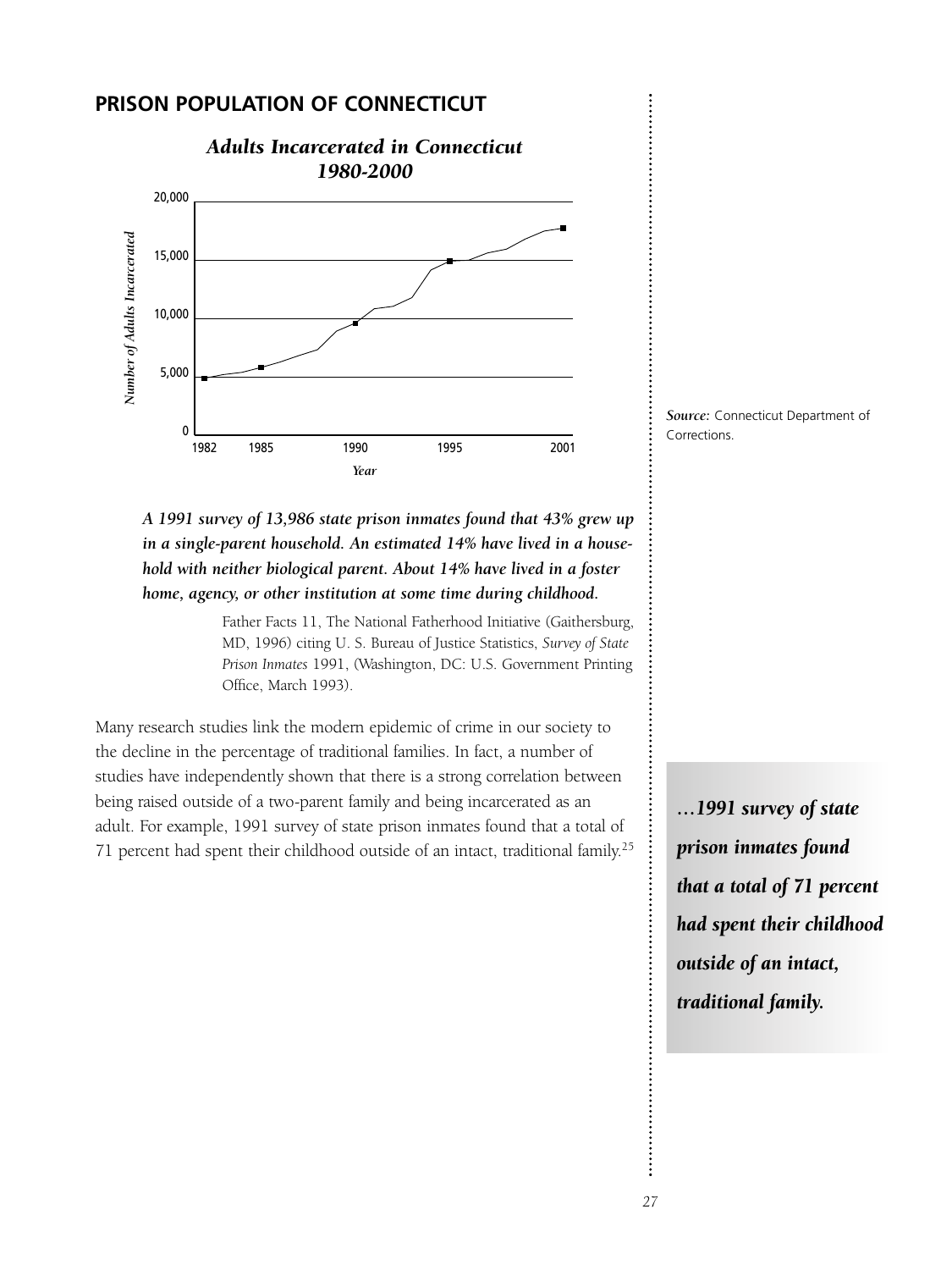*Source:* Connecticut Department of Public Safety, Crimes Analysis Division and the Connecticut Department of Corrections.

### **JUVENILE CRIME IN CONNECTICUT**



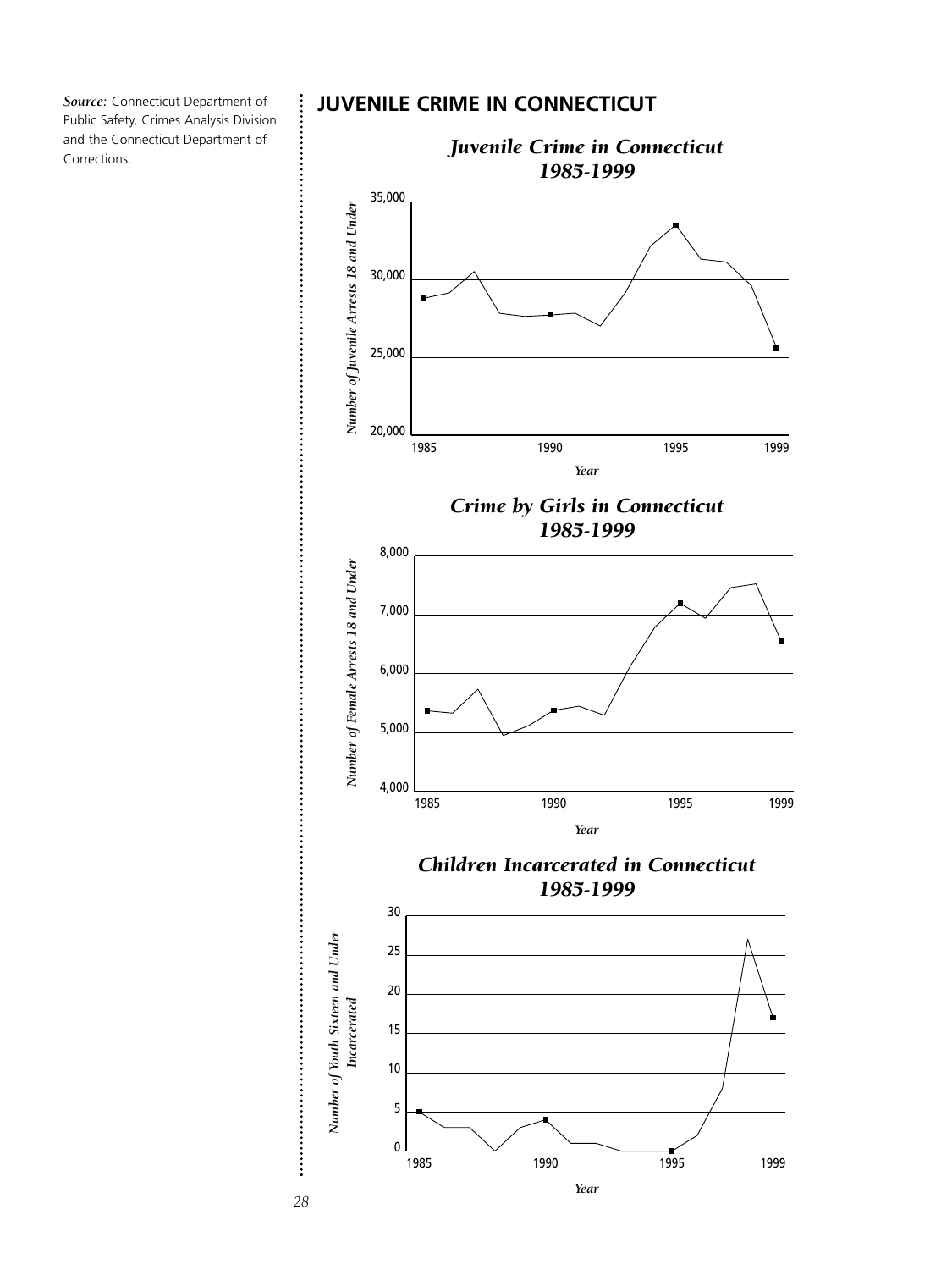## *The likelihood that a young male will engage in criminal activity doubles if he is raised without a father and triples if he lives in a neighborhood with a high concentration of single-parent families.*

M. Anne Hill and June O'Neil, *Underclass Behaviors in the United States: Measurement and Analysis of Determinants*, (New York: City University of New York, 1993), 150.

*Studies reveal that even in high-crime inner-city neighborhoods, well over 90% of children from safe, stable, two-parent homes do not become delinquents.*

> John E. Richters and Pedro E. Martinez, "Violent Communities, Family Choices, and Children's Chances: An Algorithm for Improving the Odds," Development and Psychopathology, 5 (1993), 609-627.

*Girls whose parents had divorced reported in engaging in a significantly greater number of delinquent acts than did their counterparts from intact families... These behaviors included, the use of illicit drugs... skipping school, and larceny.*

> N. Kalter, B. Riemer, A. Brickman, and J.W. Chen, Implications of Parental Divorce for Female Development," Journal of the American Academy of Child Psychiatry 24, 5 (1985), 538-544.

Unfortunately, state data on juvenile crime only stretches back two decades to a time when family breakup was already close to its peak. However, national figures and incomplete data from Connecticut suggest that juvenile crime increased dramatically from 1960 to 1979 in our state.

Though total juvenile crime remains at close to the same level of 1985, crime by juvenile females and serious crimes by Connecticut's youngest residents have dramatically increased. This increase highlights the connection between family dissolution and serious social pathologies. Numerous studies have established a strong connection between the decline in the percentage of two-parent families and increased levels of criminal behavior by young people.26 Significantly, the empirical evidence shows that this strong connection between family structure and criminal behavior by young people remains after controlling for other variables such as race, education, income levels and neighborhood environment.<sup>27</sup>

*Numerous studies have established a strong connection between the decline in the percentage of two-parent families and increased levels of criminal behavior by young people.*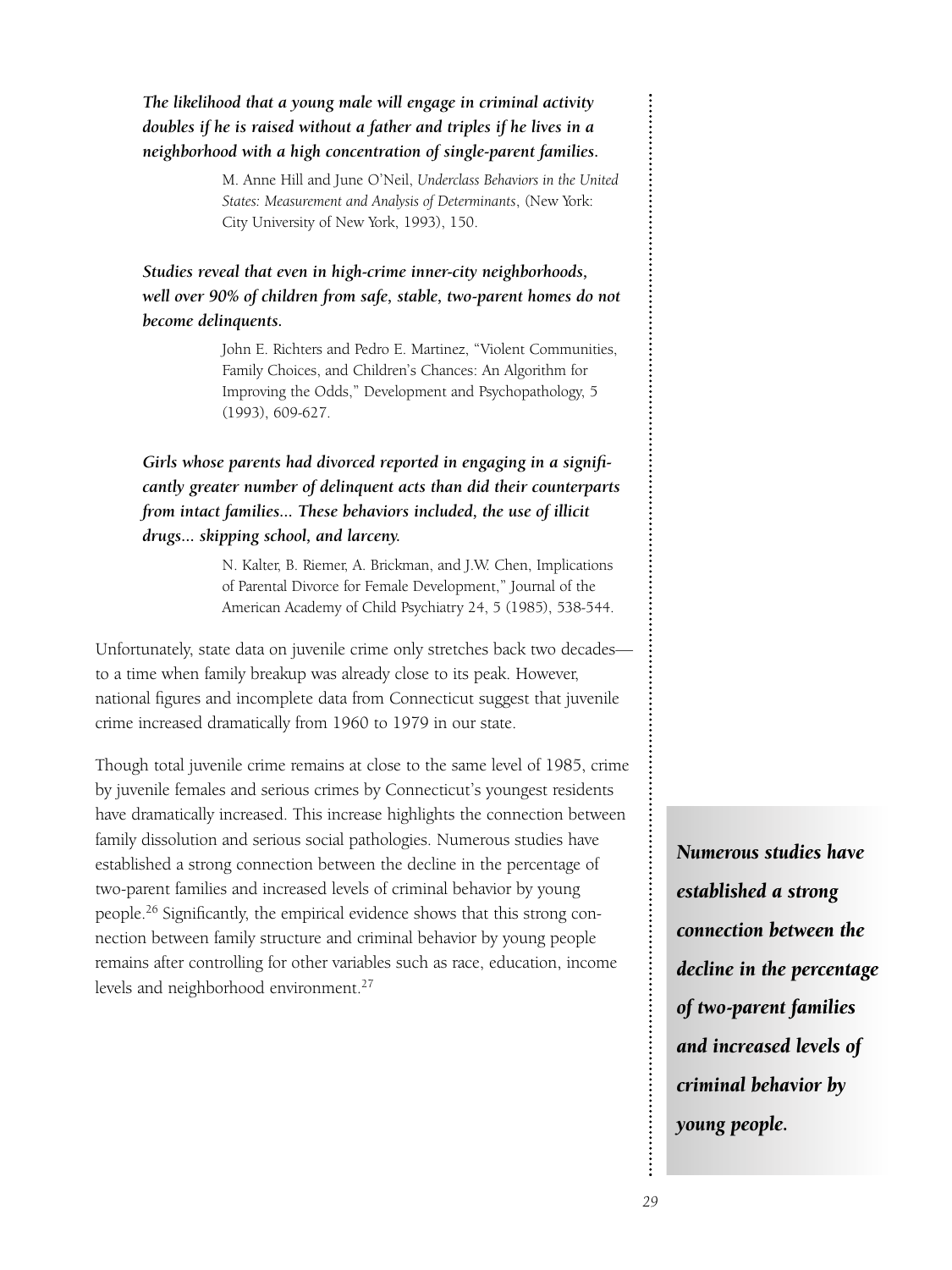#### **CHILD POVERTY IN CONNECTICUT**



*Almost 75% of American children living in single-parent families will experience poverty before they turn 11 years old. Only 20% of children in two-parent families will do the same.*

> National Commission on Children, *Just the Facts: A Summary of Recent Information on America's Children and Their Families* (Washington, DC, 1993).

#### *It is no exaggeration to say that a stable, two-parent family is an American child's best protection against poverty.*

Elaine Kamarack and William Galston. Putting Children First: A Progressive Family Policy for the 1990's. (Washington, DC: Progressive Policy Institute, Democratic Leadership Council, 1990), 12.

Approximately 9.5 percent of all families with children in Connecticut are currently living in poverty, up from 6.3 percent in 1960.

It is important to understand the changing nature of child poverty in America. Historically, child poverty in America has been caused primarily by economic factors such as unemployment and low wages. Today, a large number of research studies indicate that the modern epidemic of childhood poverty is primarily the result of a decline in the percentage of traditional families. This data is so striking that David Ellwood, Professor of Public Policy at Harvard University, has declared that the vast *majority of American children* who spend any time in a single-parent home will experience poverty.<sup>28</sup> Indeed, child poverty in America today correlates more closely with family structure than it does with race. For example, a national survey revealed that white single mothers are two-and-a-half times more likely to have children living in poverty than traditional black families.29

*Source: Census of the Population*, U.S. Department of Commerce, Bureau of the Census.

*Approximately 9.5 percent of all families with children in Connecticut are currently living in poverty, up from 6.3 percent in 1960.*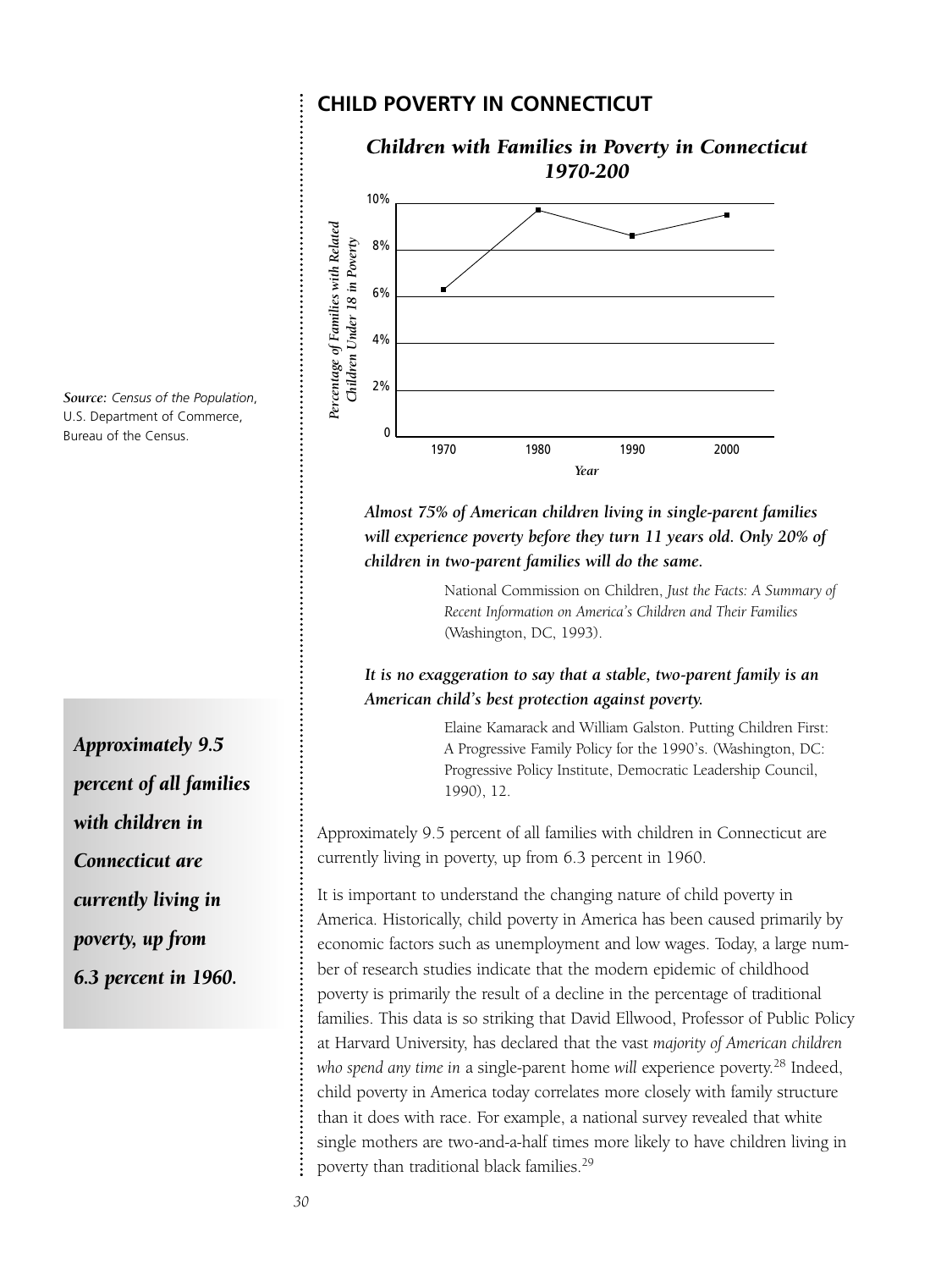The increased level of child poverty produced by the decline in the percentage of traditional families is especially harmful to society because it tends to have a devastating effect on the future prospects for children. For example, sociologists have found that "poverty during childhood affects both educational attainment and adult socioeconomic achievement."<sup>30</sup> As a result, child poverty has pronounced ripple effects across generations. This in turn means that "child poverty is likely to be reproduced from generation to generation."31

## *Youth Drug Abuse in Connecticut*

Connecticut sorely lacks an integrated method of collecting drug-abuse data. Whereas other states, including Massachusetts, have survey data showing rates of teen and youth drug abuse going back to 1984, Connecticut has only recently begun to collect these important figures. Nationally, however, recent figures collected by the National Survey on Drug Abuse show that Connecticut continues to face a serious problem with youth drug addiction and abuse:

- 11.5% of 12-17 year olds in Connecticut reported use of any illicit drug in the last month in 1999, while the national average was 9.9%.
- In 1999, an estimated 7.7% of those living in Connecticut age 12 and older used an illicit drug in the last month.
- 12.4% of the high school students surveyed in Connecticut during 1999 reported using inhalants at some point in their lives.
- Of federally-sentenced offenders in Connecticut during 2000, 35.3% were charged with a drug offense.

## *A Word on Government Spending...*

Although the population of Connecticut has grown by fewer than one million since 1960, combined federal and state government expenditures on a number of social programs has risen dramatically during this same period. Both the federal government and the State of Connecticut have spent unprecedented amounts of public money over the past 30 years on social programs intended to provide women and children with better education, better nutrition, better health care and an increased standard of living. In fact, the level of many social pathologies related to the two-parent family decline has risen in Connecticut during much of the same period that government social spending in a wide range of areas has also increased.

*Over 50 percent of all new welfare cases are due to births to unmarried women. Ninety percent of the current Aid to Families with Dependent Children (AFDC) caseload are families with no father present in the home.*

> U.S. Congress, Committee on Ways and Means, The Green Book, Table 10-27 (Washington, DC: U.S. Government Printing Office, 1994), 401-402.

*…poverty during childhood affects both educational attainment and adult socioeconomic achievement.*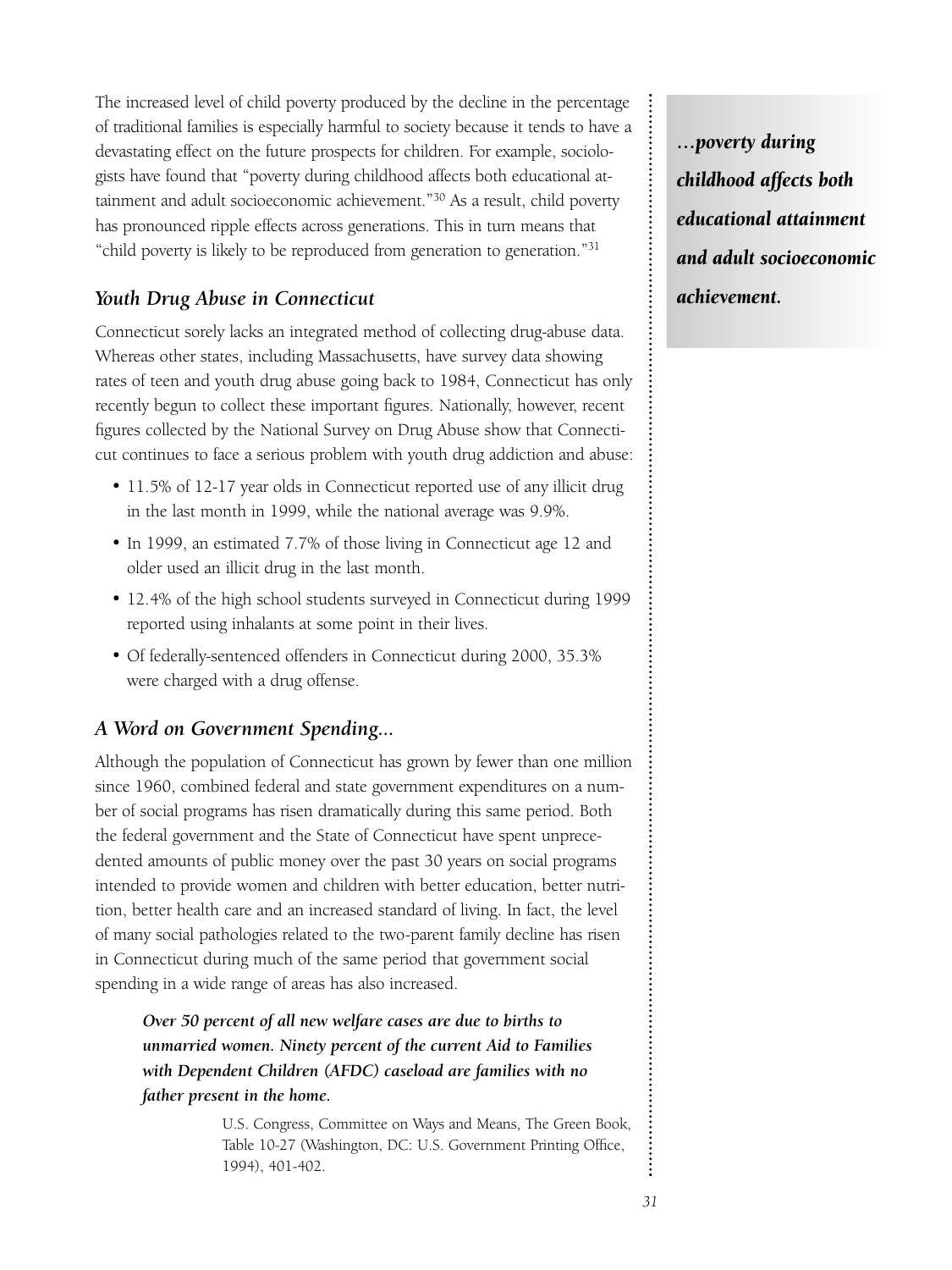## *The Need to Strengthen V ITraditional Families*

*The principal social objective of American government at every level should be to see that children are born to intact families and that they remain so.*

> Sen. Daniel Patrick Moynihan, interview on *Meet the Press* (Sept. 19, 1993).

bviously, all sectors of society, including local communities, business and religious communities have a critical role to play in building strong traditional families in Connecticut. Nothing in this report is intended to imply that reforms designed to strengthen traditional families must come primarily or exclusively from the public sector. On the contrary, this report is intended in significant part to encourage community leaders, business leaders and religious leaders to pursue reforms that will help to reverse the destructive dynamic of the decline of the traditional family in Connecticut.

At the same time, in light of the grave social emergency posed by the decline in the percentage of traditional families, there is also an urgent need for a bipartisan campaign to encourage and strengthen traditional families in Connecticut. If private businesses were failing at the alarming rate that traditional families were declining in Connecticut, public officials would mobilize to confront the economic emergency that such a development would present. But the tragic reality is that the decline in the percentage of traditional families in the state poses an even greater threat to the well-being of Connecticut than the specter of widespread business failure. This section is intended to provide public officials with a positive framework for pursuing public policies that protect and strengthen the critical social institution of the traditional family.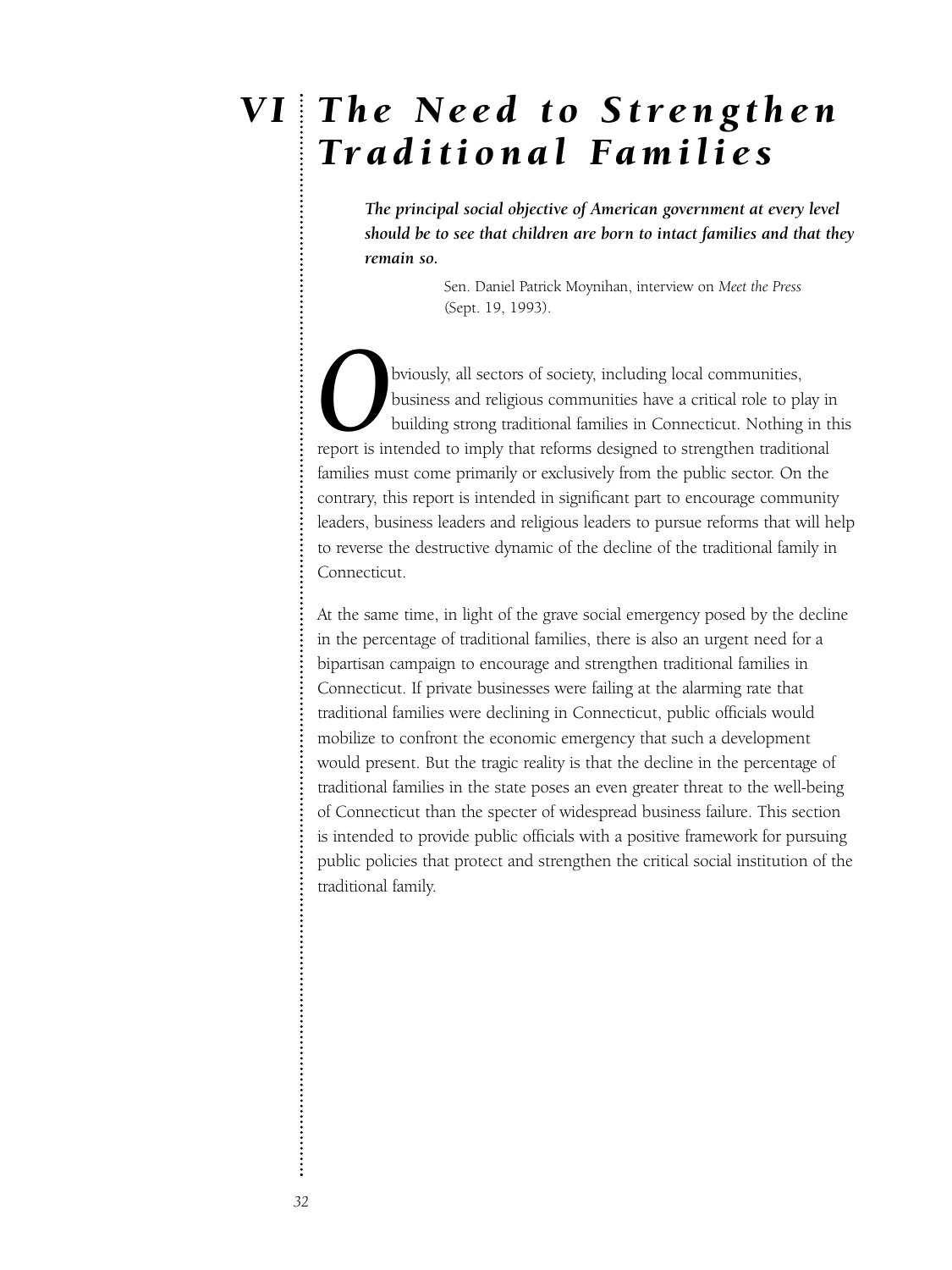## *Guiding Principles for Strengthening Traditional Families*

#### *1. Traditional Families are our Most Important Resource*

Two-parent families composed of a man and a woman united by marriage and a mutual commitment to raising biological or adopted children are the foundation of a healthy society. No other public or social institution can compare with the tremendously positive impact that traditional families have upon the society around them. Traditional families produce more productive citizens, lower crime rates, lower rates of child poverty, more stable communities, and less drain on the social welfare system of our commonwealth.

## *2. Children Have the Best Chance of Success in a Traditional Family*

Social science research strongly indicates that children have the best chance of success when they are raised by a mother and a father in an intact family. Although a small minority of traditional families are seriously dysfunctional, the vast majority of traditional families provide the best environment for raising children to become healthy and responsible citizens.

## *3. Parents Should be the Primary Care Givers and Educators in their Children's Lives*

Parents have the primary responsibility to provide for and protect the physical, emotional, psychological, and intellectual health and well-being of their children. They also have the right not to be challenged or usurped in that role unless there is clear and convincing evidence that the physical, emotional or psychological health of the child is in imminent danger.

## *4. Traditional Families are Vital to the Social Health of Connecticut*

In the economic sphere, most public officials recognize that the public policies which undermine private enterprise in Connecticut have a negative economic impact on the entire state. Public officials should recognize that a similar dynamic holds true in the social sphere with respect to traditional families. Public policies which undermine traditional families in Connecticut have a negative social impact on the entire state.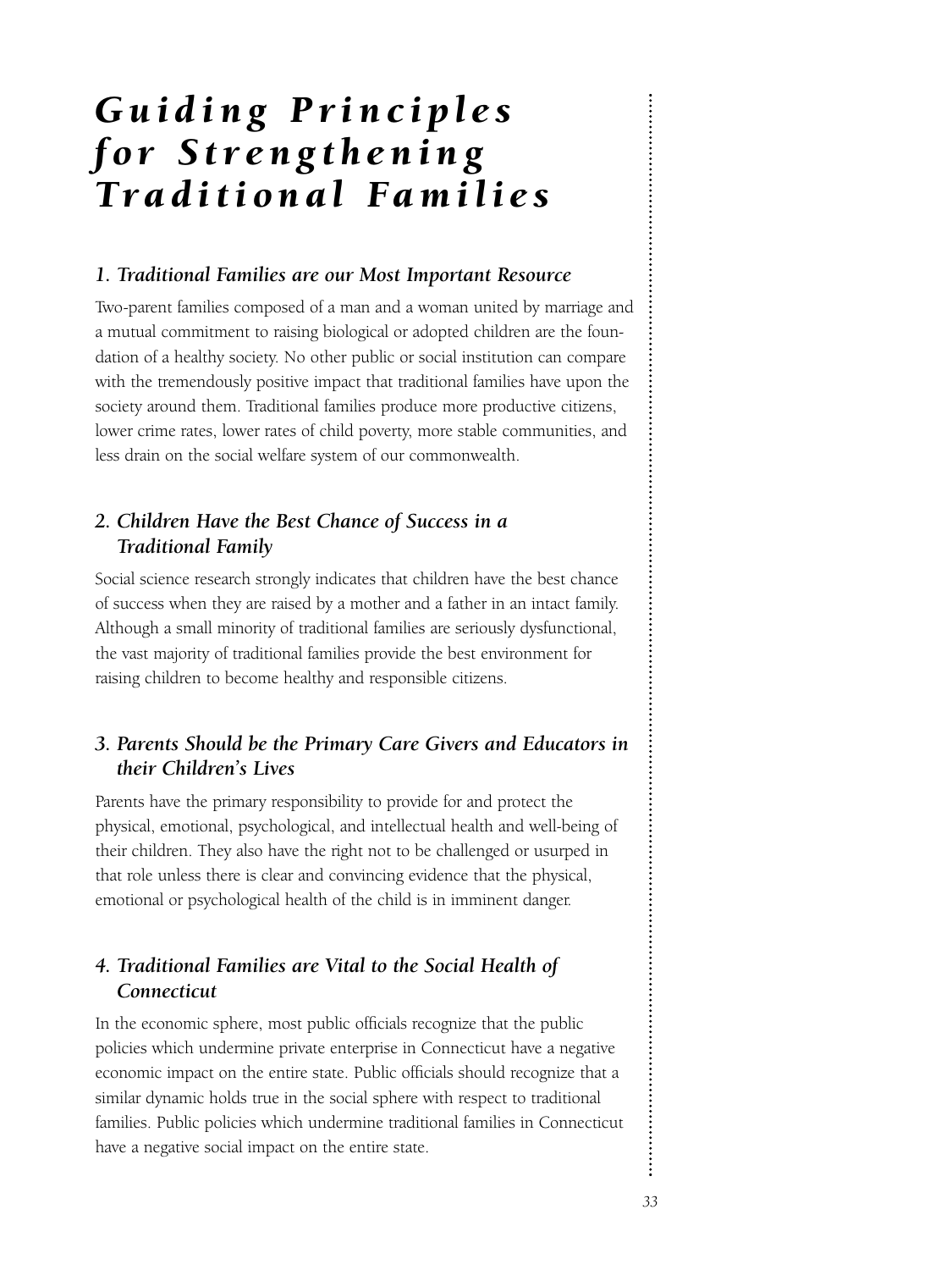## *5. Public Policies that Strengthen Traditional Families Strengthen All of Society*

Social science research strongly indicates that a wide range of social pathologies are directly related to a decline in the percentage of traditional families. For this reason, public policies which strengthen traditional families simultaneously strengthen all of society. Indeed, government has a compelling interest in pursuing public policies which strengthen traditional families because of the social benefits that traditional families provide to our entire society.

## *6. State Welfare Agencies are a Poor Substitute for Parents*

In most sectors of the economy, state government agencies are a poor substitute for private enterprises. Similarly, in the vast majority of cases, parents are far better guardians of the health and well-being of their own children than any state government agency. For this reason, public policies that seek to replace parental authority with the impersonal authority of a government agency (except in the small minority of cases where there is clear and convincing evidence that the physical, emotional or psychological health of the child is in imminent danger) are harmful both to the children and to the social prosperity and well-being of state.

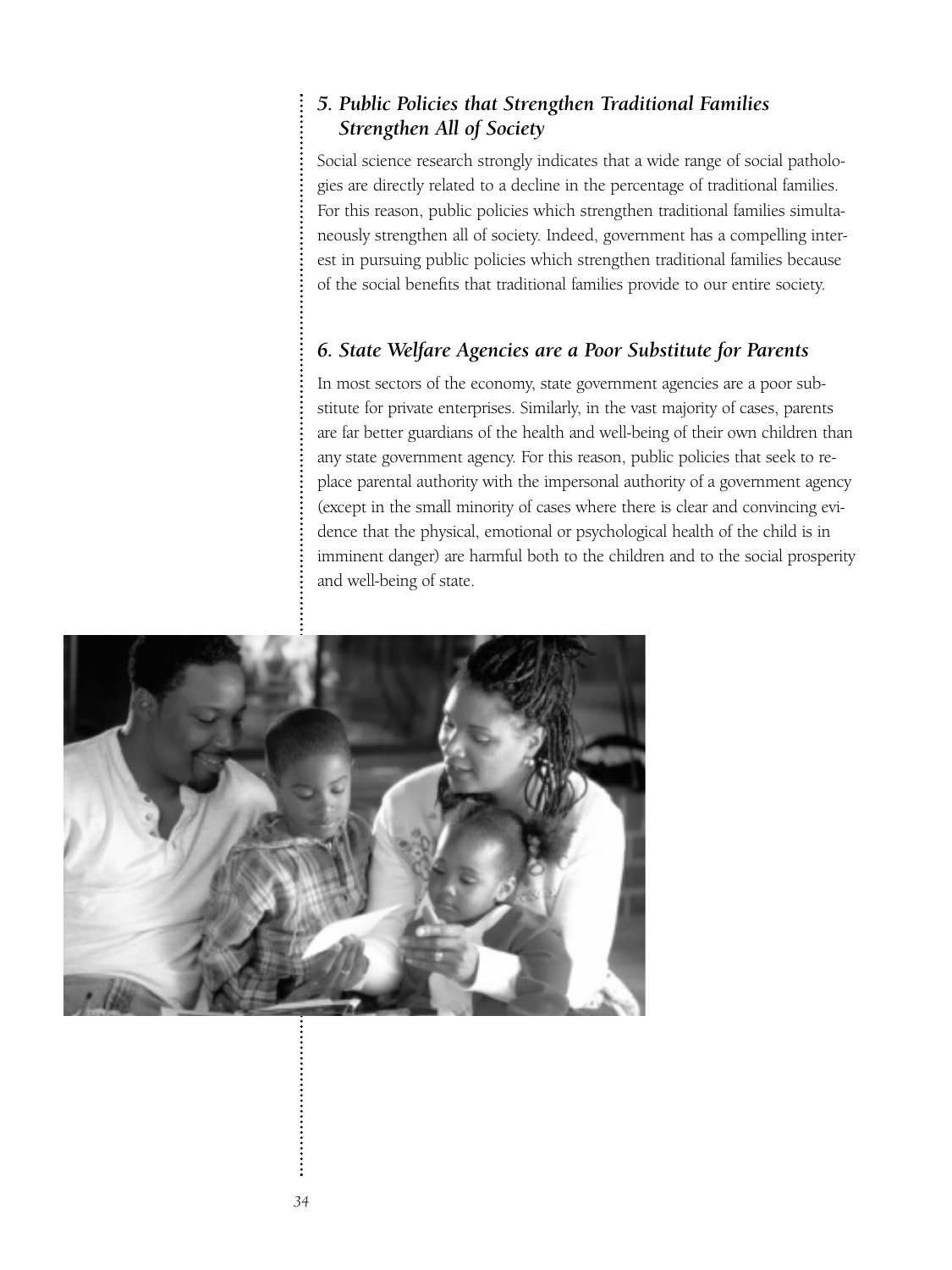## *7. The State Should Seek to Support Parents Rather than to Replace Them*

The State government should do everything within its power to support parents in their social role as primary caregivers for their own children rather than to seek to replace them. For example, state agencies should never use any limited delegation of parental authority over children (such as the limited delegation of authority over the education of children during school hours) to usurp parental authority in other areas unless there is clear and convincing evidence that the physical, emotional or psychological health of the child is in imminent danger

## *8. No Legislation Should be Passed Without Considering the Impact on Families*

In the same manner that studies are prepared to evaluate the impact of proposed legislation on private enterprise or the environment, the government should carefully consider the impact that proposed legislation will have on families. To this end, proposed legislation which may have a significant impact upon families should be accompanied by a "Family Impact Statement" that will explain the direct and indirect effects of the proposed policy on families in Connecticut. At a minimum, this impact statement should examine whether the proposed legislation will tend to encourage and strengthen traditional families or will further exacerbate the decline of traditional families. Anticipating the impact of public policy on families is the first step to ensuring that the health and well-being of families are top priorities of state government.

 $\vdots$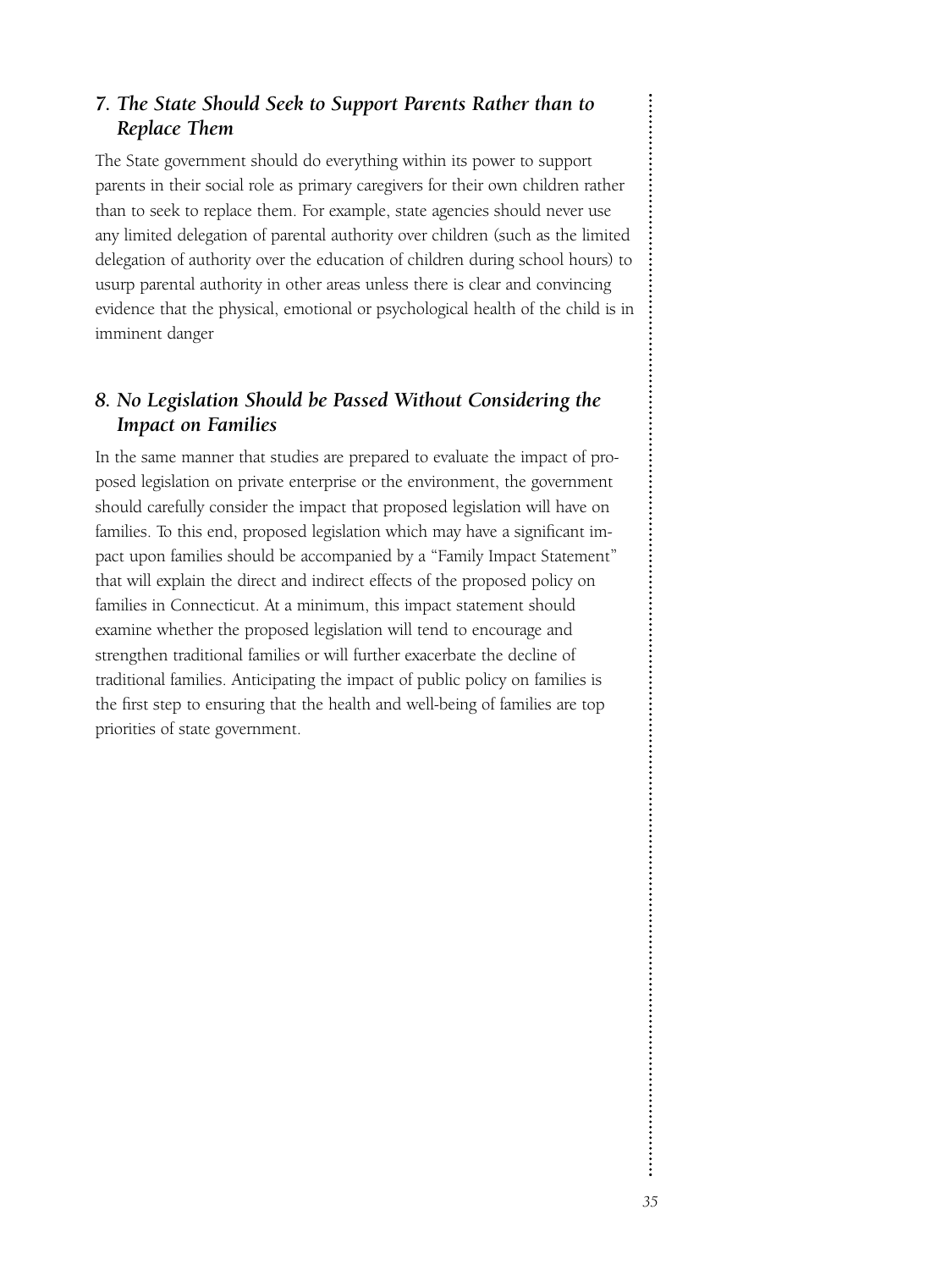## *The Urgent Need for Public Policies to Strengthen Traditional Families*

II a keeping with these principles, state legislators and government officials should reject public policies that weaken and undermine the critical social institution of the two-parent family. This is the absolute minimum n keeping with these principles, state legislators and government officials should reject public policies that weaken and undermine the critical social institution of the two-parent family. This is the absolute minimum stem the dramatic increase in social pathologies related to the decline in the percentage of traditional families in Connecticut. Indeed, in light of the grave social emergency facing Connecticut, it is not acceptable to pursue public policies that weaken two-parent families. Public policies that weaken or undermine intact families are clearly contrary to the public interest and extremely harmful to the security and prosperity of this state.

More important, public officials in Connecticut should recognize that they can best serve the public interest by actively encouraging and supporting the vital social institution of the traditional family. In the past periods of economic and military emergency, the full resources of state government have been mobilized to confront grave threats to the security and the prosperity of the Commonwealth. In the same manner, public officials at every level of the state government should do everything in their power to reverse the dynamic of two-parent family decline which is threatening to damage the fabric of our society beyond repair. To this end, state legislators and government officials should undertake a bipartisan effort to pursue a wide range of policies specifically designed to protect and strengthen traditional families. As a part of this effort, state legislators and government officials should consider action in the following public policy areas:

### *• Support for Marriage*

State and local officials should make supporting and strengthening marriage a top priority.

#### *• Family-Friendly Government Reform*

Public policies that will make public officials more sensitive to the impact of legislation upon traditional families and help to ensure that the health and well-being of families are a top priority of state government.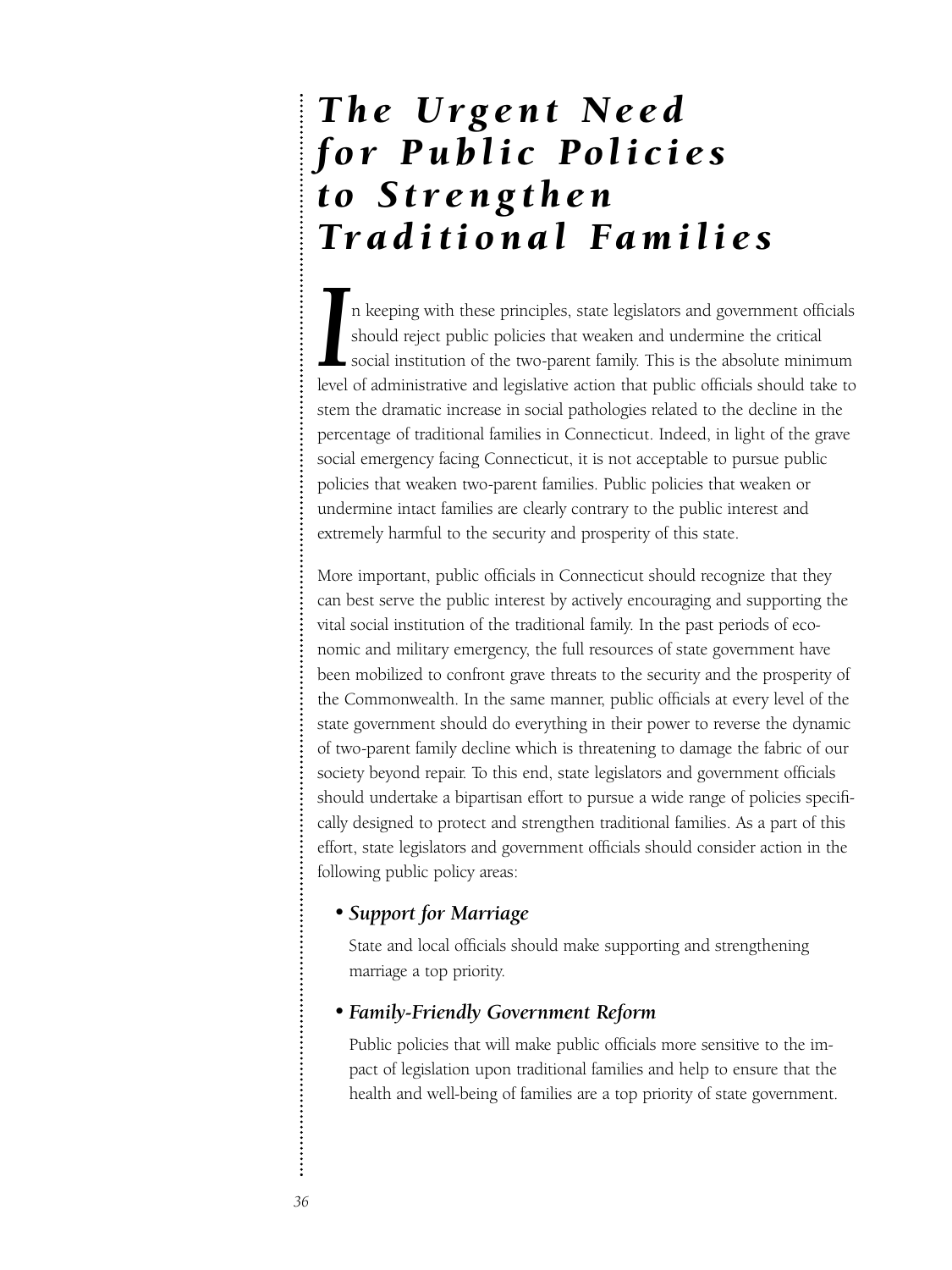## *• Fatherhood Initiatives*

Fatherhood campaigns to alert the public as well as business, community and religious leaders to the urgent need to actively address the social crisis of father absence and the decline of the traditional family.

## *• Welfare Reform*

Reforms to help encourage marriage by those receiving public assistance.

## *• Divorce Reform*

Public policies that will help to reduce the risk of divorce and restore justice to divorce proceedings for all adults and children involved.

## *• Tax Relief for Families*

Reforms to reduce the heavy tax burden on families so that a more reasonable share of family economic resources is available to parents raising children.

## *• Adoption Reform*

Public policies that will encourage and facilitate the adoption of children into traditional families rather than into foster care.

## *• Child Support Enforcement Reform*

Reforms to raise child support collections closer to the 100 percent level and to make it clear to all fathers that they cannot escape financial responsibility for their children.

In short, public officials at every level of state government should do everything within their power to strengthen the social institution that offers the most promise of reducing crime, lowering drug rates, and improving social health in Connecticut—the traditional family.

*…public officials in Connecticut should recognize that they can best serve the public interest by actively encouraging and supporting the vital social institution of the traditional family.*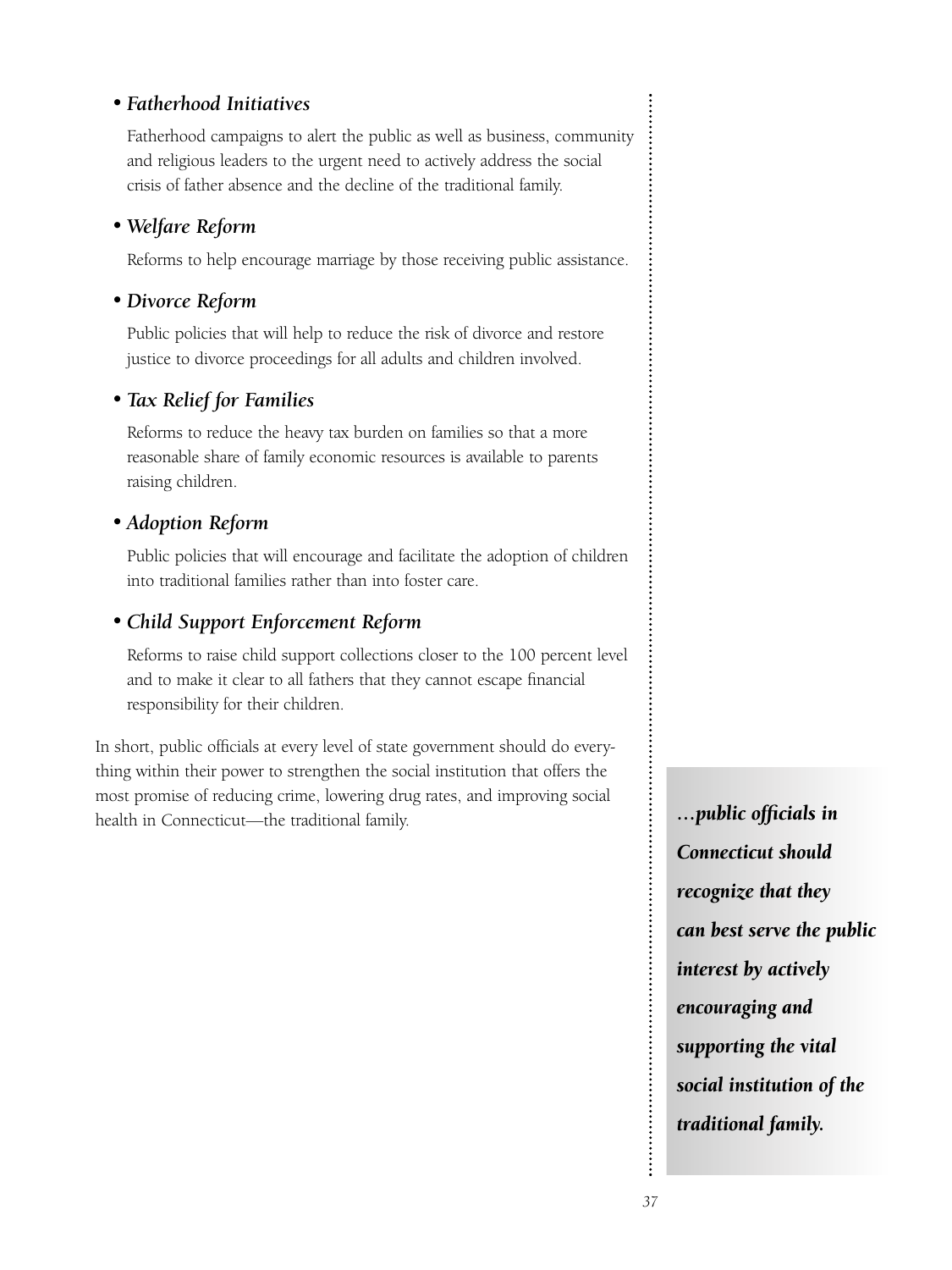## *Endnotes*

- 1 U.S. Department of Health and Human Services, National Center for Health Statistics, *Survey on Child Health* (Washington, DC: U.S. Government Printing Office, 1993).
- 2 Douglas A. Smith and C. Roger Jarjoura, "Social Structure and Criminal Victimization," *Journal of Research in Crime and Delinquency*, 25 (Feb. 1988), 27-52.
- 3 U.S. House of Representatives, Committee on Ways and Means, The Green Book (Washington, DC: U.S. Government Printing Office, 1994), Table 10-27, 401-402.
- 4 Irwin Garfinkel and Sara S. McLanahan, *Single Mothers and Their Children: A New American Dilemma* (Washington, DC: The Urban Institute Press, 1986), 30.
- 5 Joel C. Kleinman and Samuel S. Kessel, "Radical Differences in Low Birth Weight," *New England Journal of Medicine*, 317 (1987), 749-753.
- 6 Deborah A. Dawson, *Family Structure and Children's Health*, National Health Series 10: No. 178 (Hyattsville, MD, June, 1991).
- 7 U.S. House of Representatives, Committee on Ways and Means, "Overview of Entitlement Programs," The Green Book (Washington, DC: U.S. Government Printing Office, 1993).
- 8 U.S. House of Representatives, Table 10-27, 401-402.
- 9 Sara S. McLanahan and Gary Sandefur, *Growing Up with a Single Parent: What Hurts, What Helps*, (Cambridge: Harvard University Press, 1994), 53.
- 10 Emily Rosenbaum and Denise B. Kandel, "Early Onset of Adolescent Sexual Behavior and Drug Involvement," Journal of Marriage and the Family, 52 (1990), 783-798.
- 11 Dennis P. Hogan and Evelyn M. Kitagawa, "The Impact of Social Status, Family Structure and Neighborhood on the Fertility of Black Adolescents," *The American Journal of Sociology*, 90 (1985), 825-855.
- 12 Judith Wallerstein and Sandra Blakeslee, *Second Chances: Men, Women, and Children a Decade After Divorce* (New York: Ticknor & Fields, 1990), xvii.
- 13 Nicholas Zill, Donna Morrison and Mary Jo Coiro, "Long-Term Effects of Parental Divorce on Parent-Child Relationships, Adjustment, and Achievement in Young Adulthood," *Journal of Family Psychology*, 7, 1 (1993), 91-103.
- 14 Frank F. Furstenberg and Andrew Cherlin, *Divided Families: What Happens to Children When Parents Part* (Cambridge: Harvard University Press, 1991), 56.
- 15 U.S. House of Representatives, Committee on Ways and Means, "Overview of the Entitlement Programs," *The Green Book* (Washington DC: U.S. Government Printing Office, 1993).
- 16 Richard Peterson, "A Re-Evaluation of the Economic Consequences of Divorce," *American Sociological Review*, 61 (1996), 528-536.
- 17 U.S. Bureau of the Census, *Statistical Abstract of the United States*, 113th ed. (Washington, DC, Government Printing Office, 1993), 385.
- 18 Larry Bumpass and Hsien-Hen Lu, "Trends in Cohabitation and Implication's for Children's Family Contexts in the U.S." CDE Working Paper No. 98-15, 1998. Center for Demography and Ecology, University of Wisconsin, Madison, WI.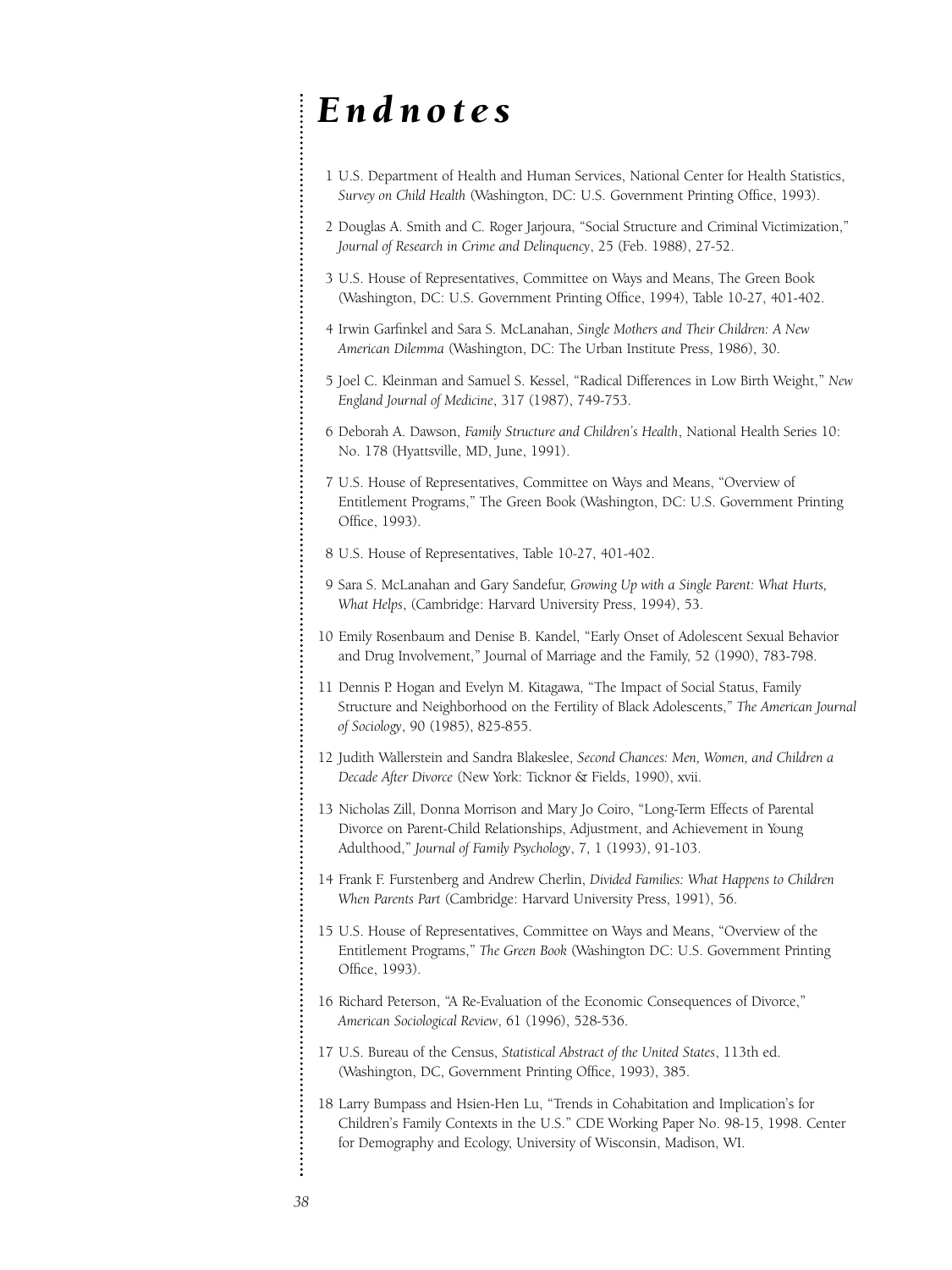- 19 See David Popenoe and Barbara Dafoe Whitehead, "Should We Live Together? What Young Couples Need to Know About Cohabitation Before Marriage," National Marriage Project, 1999, p.3.
- 20 *Statistical Abstract of the United States* 1999, Table No. 68.
- 21 Popenoe and Whitehead, 3.
- 22 U.S. Department of Health and Human Services, National Center for Health Statistics, *Survey on Child Health* (Washington, DC: U.S. Government Printing Office, 1993).
- 23 Dr. Armand Nicholi, Jr., Harvard Medical School, "The Challenge of Corporate Leadership as We Enter a New Century," Address to the Business Council, Williamsburg, VA Oct. 17, 1996.
- 24 Elaine Kamarack and William Galston, *Putting Children First: A Progressive Family Policy for the 1990s* (Washington, DC: Progressive Policy Institute, Democratic Leadership Council, 1990).
- 25 U.S. Bureau of Justice Statistics, *Survey of State Prison Inmates* (Washington, DC: U.S. Government Printing Office, 1993).
- 26 U.S. Department of Health and Human Services, *Survey on Child Health* (1993).
- 27 M. Anne Hill and June O'Neil, Underclass Behaviors in the United States: Measurement and Analysis of Determinants (New York: City University of New York, 1993), 90.
- 28 David T. Ellwood, *Poor Support: Poverty in the American Family* (New York: Basic Books, 1988), 46.
- 29 U.S. Bureau of the Census, 470.
- 30 David J. Eggebeen and Daniel T. Lichter, "Race, Family Structure and Changing Poverty Among American Children," *American Sociological Review*, 56 (1991), 801-817.
- 31 Ibid.

 $\vdots$